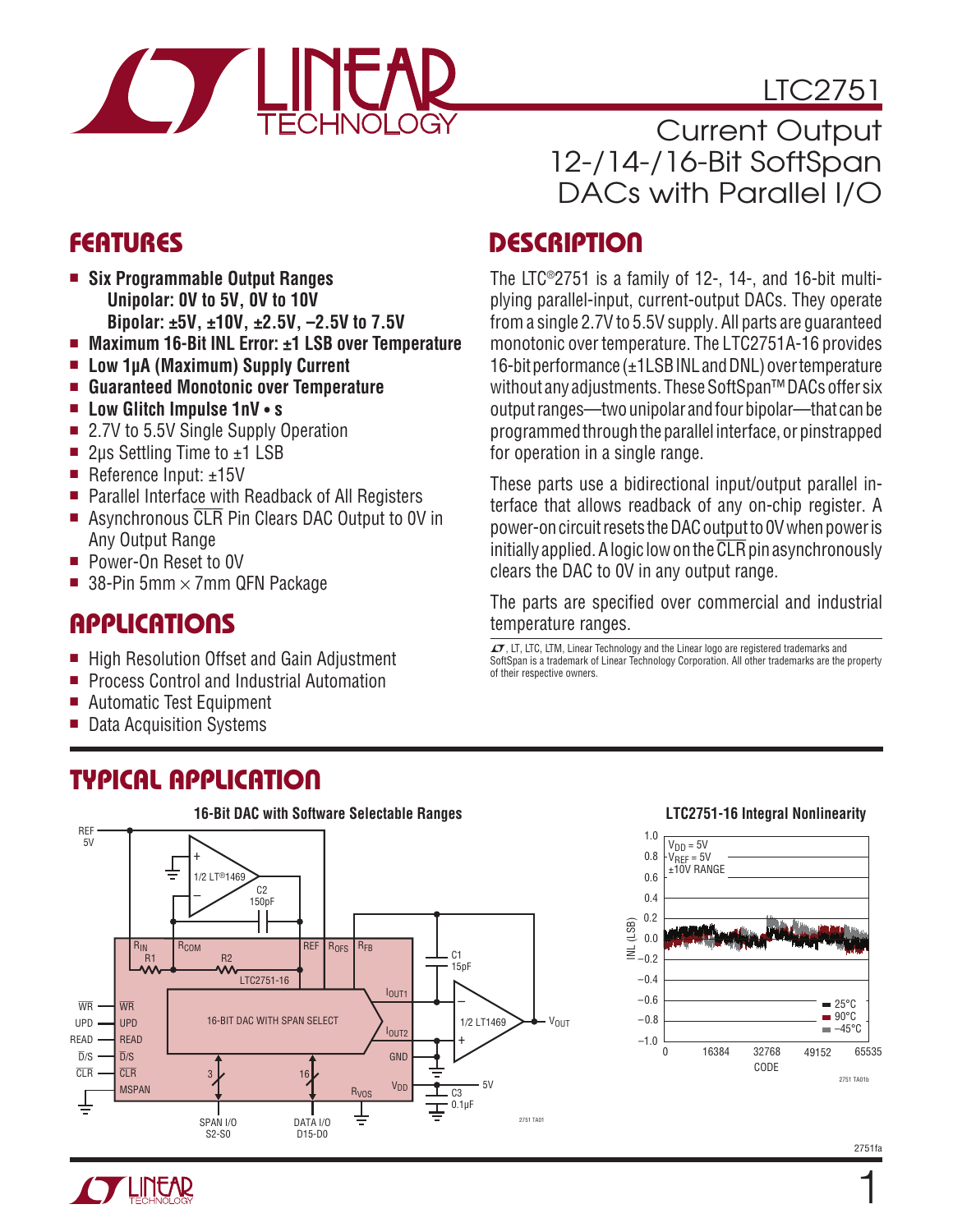### Absolute Maximum Ratings **(Notes 1, 2)**

| S2, S1, S0, D15-D0, MSPAN, READ, D/S, WR,                      |  |
|----------------------------------------------------------------|--|
| UPD, $\overline{CLR}$ to GND -0.3V to $V_{DD}$ + 0.3V (7V Max) |  |

| <b>Operating Temperature Range</b>  |  |
|-------------------------------------|--|
|                                     |  |
|                                     |  |
| Maximum Junction Temperature  125°C |  |
|                                     |  |

## Pin Configuration



# Order Information

| <b>LEAD FREE FINISH</b> | <b>TAPE AND REEL</b>  | <b>PART MARKING*</b> | <b>PACKAGE DESCRIPTION</b>      | <b>TEMPERATURE RANGE</b>           |
|-------------------------|-----------------------|----------------------|---------------------------------|------------------------------------|
| LTC2751CUHF-12#PBF      | LTC2751CUHF-12#TRPBF  | 275112               | 38-Lead (5mm × 7mm) Plastic QFN | $0^{\circ}$ C to 70 $^{\circ}$ C   |
| LTC2751IUHF-12#PBF      | LTC2751IUHF-12#TRPBF  | 275112               | 38-Lead (5mm × 7mm) Plastic QFN | $-40^{\circ}$ C to 85 $^{\circ}$ C |
| LTC2751CUHF-14#PBF      | LTC2751CUHF-14#TRPBF  | 275114               | 38-Lead (5mm × 7mm) Plastic QFN | $0^{\circ}$ C to 70 $^{\circ}$ C   |
| LTC2751IUHF-14#PBF      | LTC2751IUHF-14#TRPBF  | 275114               | 38-Lead (5mm × 7mm) Plastic QFN | $-40^{\circ}$ C to 85 $^{\circ}$ C |
| LTC2751BCUHF-16#PBF     | LTC2751BCUHF-16#TRPBF | 275116               | 38-Lead (5mm × 7mm) Plastic QFN | $0^{\circ}$ C to $70^{\circ}$ C    |
| LTC2751BIUHF-16#PBF     | LTC2751BIUHF-16#TRPBF | 275116               | 38-Lead (5mm × 7mm) Plastic QFN | $-40^{\circ}$ C to 85 $^{\circ}$ C |
| LTC2751ACUHF-16#PBF     | LTC2751ACUHF-16#TRPBF | 275116               | 38-Lead (5mm × 7mm) Plastic QFN | $0^{\circ}$ C to $70^{\circ}$ C    |
| LTC2751AIUHF-16#PBF     | LTC2751AIUHF-16#TRPBF | 275116               | 38-Lead (5mm × 7mm) Plastic QFN | $-40^{\circ}$ C to 85 $^{\circ}$ C |

Consult LTC Marketing for parts specified with wider operating temperature ranges. \*The temperature grade is identified by a label on the shipping container. Consult LTC Marketing for information on non-standard lead based finish parts.

For more information on lead free part marking, go to: http://www.linear.com/leadfree/

For more information on tape and reel specifications, go to: http://www.linear.com/tapeandreel/



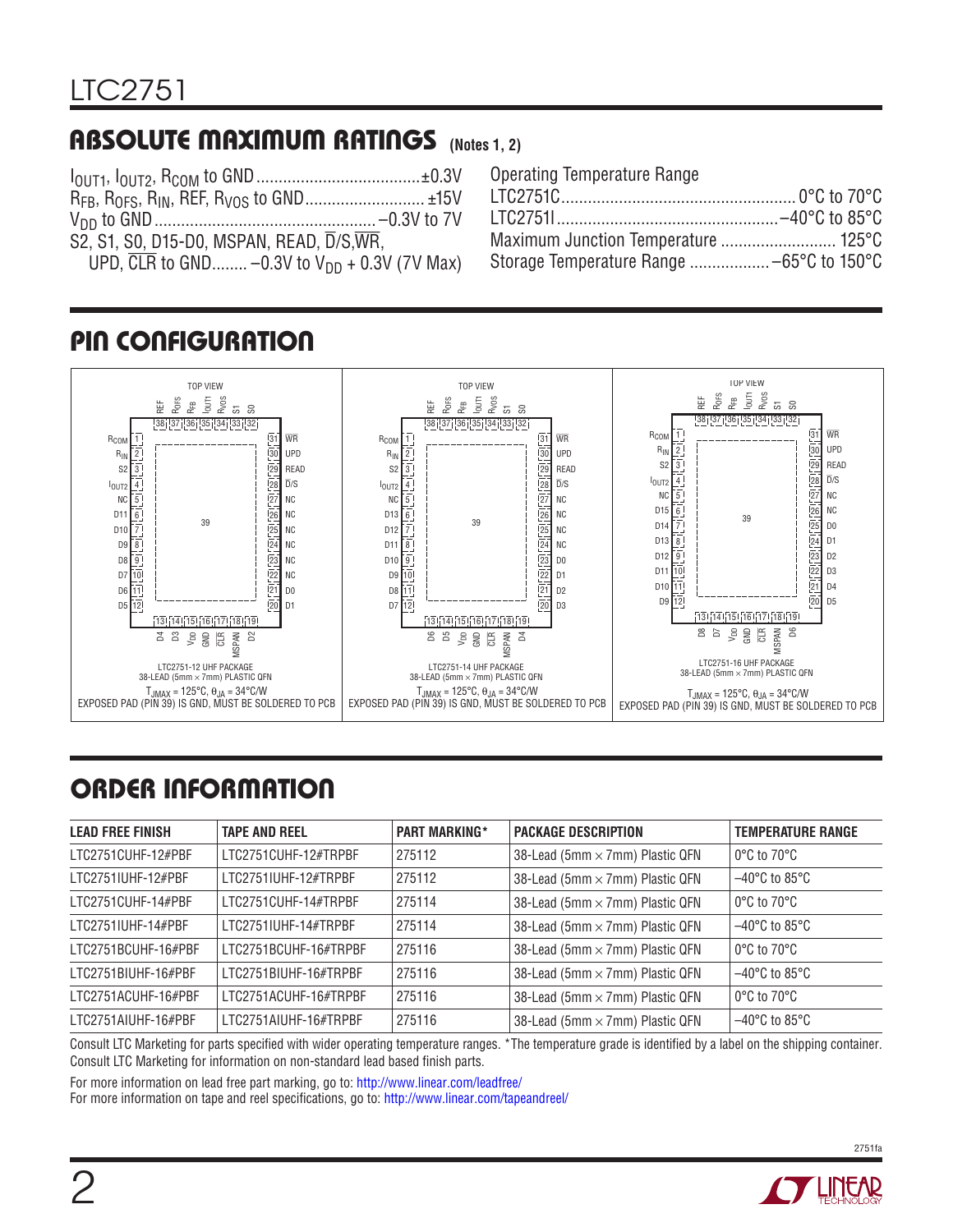#### **ELECTRICAL CHARACTERISTICS**  $V_{DD} = 5V$ ,  $V_{REF} = 5V$  unless otherwise specified. The  $\bullet$  denotes the  $s$ pecifications which apply over the full operating temperature range, otherwise specifications are at T $_{\sf A}$  = 25°C.

|                         |                                           |                                                             |                        |     | LTC2751-12 |                 |            | LTC2751-14 |               |            | LTC2751B-16 |            |            | LTC2751A-16   |              |              |
|-------------------------|-------------------------------------------|-------------------------------------------------------------|------------------------|-----|------------|-----------------|------------|------------|---------------|------------|-------------|------------|------------|---------------|--------------|--------------|
| <b>SYMBOL</b>           | <b>PARAMETER</b>                          | <b>CONDITIONS</b>                                           |                        | MIN | <b>TYP</b> | MAX             | <b>MIN</b> | <b>TYP</b> | <b>MAX</b>    | <b>MIN</b> | <b>TYP</b>  | <b>MAX</b> | <b>MIN</b> | <b>TYP</b>    | <b>MAX</b>   | <b>UNITS</b> |
|                         | <b>Static Performance</b>                 |                                                             |                        |     |            |                 |            |            |               |            |             |            |            |               |              |              |
|                         | Resolution                                |                                                             |                        | 12  |            |                 | 14         |            |               | 16         |             |            | 16         |               |              | <b>Bits</b>  |
|                         | Monotonicity                              |                                                             | 0                      | 12  |            |                 | 14         |            |               | 16         |             |            | 16         |               |              | <b>Bits</b>  |
| <b>DNL</b>              | Differential<br>Nonlinearity              |                                                             |                        |     |            | ±1              |            |            | ±1            |            |             | ±1         |            | ±0.2          | ±1           | <b>LSB</b>   |
| INL                     | Integral<br>Nonlinearity                  |                                                             |                        |     |            | ±1              |            |            | ±1            |            |             | ±2         |            | ±0.4          | ±1           | <b>LSB</b>   |
| GE                      | Gain Error                                | All Output<br>Ranges                                        | $\bullet$              |     | ±0.5       | ±2              |            | $\pm 1.5$  | ±5            |            |             | ±20        |            | ±4            | ±14          | <b>LSB</b>   |
| GE <sub>TC</sub>        | Gain Error Temp-<br>erature Coefficient   | $\Delta$ Gain/ $\Delta$ Temp                                |                        |     | $\pm 0.6$  |                 |            | $\pm 0.6$  |               |            | ±0.6        |            |            | $\pm 0.6$     |              | ppm/°C       |
| <b>BZE</b>              | <b>Bipolar Zero Error</b>                 | All Bipolar<br>Ranges                                       | $\bullet$              |     | ±0.2       | ±1              |            | $\pm 0.6$  | $\pm 3$       |            |             | ±12        |            | ±2            | ±8           | <b>LSB</b>   |
| <b>BZS<sub>TC</sub></b> | Bipolar Zero Temp-<br>erature Coefficient |                                                             |                        |     | $\pm 0.5$  |                 |            | $\pm 0.5$  |               |            | ±0.5        |            |            | ±0.5          |              | ppm/°C       |
| <b>PSR</b>              | Power Supply<br>Rejection                 | $V_{DD} = 5V, \pm 10\%$<br>$V_{DD} = 3V, \pm 10\%$          | $\bullet$<br>$\bullet$ |     |            | ±0.025<br>±0.06 |            |            | ±0.1<br>±0.25 |            |             | ±0.4<br>±1 |            | ±0.03<br>±0.1 | ±0.2<br>±0.5 | LSB/V        |
| $I_{LKG}$               | I <sub>OUT1</sub> Leakage<br>Current      | $T_A = 25^{\circ}C$<br>T <sub>MIN</sub> to T <sub>MAX</sub> |                        |     | ±0.05      | ±2<br>±5        |            | ±0.05      | ±2<br>±5      |            | ±0.05       | ±2<br>±5   |            | ±0.05         | ±2<br>±5     | nA           |
| C <sub>IOUT1</sub>      | Output<br>Capacitance                     | Full-Scale<br>Zero Scale                                    |                        |     | 75<br>45   |                 |            | 75<br>45   |               |            | 75<br>45    |            |            | 75<br>45      |              | pF<br>pF     |

V<sub>DD</sub> = 5V, V<sub>REF</sub> = 5V unless otherwise specified. The  $\bullet$  denotes specifications that apply over the full operating temperature range, **otherwise specifications are at TA = 25°C.** 

| SYMBOL                      | <b>PARAMETER</b>                    | <b>CONDITIONS</b>                                         | <b>MIN</b> | <b>TYP</b>     | <b>MAX</b> | <b>UNITS</b> |                |
|-----------------------------|-------------------------------------|-----------------------------------------------------------|------------|----------------|------------|--------------|----------------|
| <b>Resistances (Note 3)</b> |                                     |                                                           |            |                |            |              |                |
| R1/R2                       | Reference Inverting Resistors       | (Note 4)                                                  | $\bullet$  | 16             | 20         |              | k $\Omega$     |
| $R_{REF}$                   | DAC Input Resistance                |                                                           |            | 8              | 10         |              | k $\Omega$     |
| $R_{FB}$                    | <b>Feedback Resistor</b>            | (Note 3)                                                  |            | 8              | 10         |              | k $\Omega$     |
| R <sub>OFS</sub>            | <b>Bipolar Offset Resistor</b>      | (Note 3)                                                  |            | 16             | 20         |              | k $\Omega$     |
| R <sub>VOS</sub>            | Offset Adjust Resistor              |                                                           |            | 800            | 1000       |              | k $\Omega$     |
| <b>Dynamic Performance</b>  |                                     |                                                           |            |                |            |              |                |
|                             | Output Settling Time                | 0V to 10V Range, 10V Step. To ±0.0015% FS<br>(Note 5)     |            | $\overline{2}$ |            |              | μs             |
|                             | Glitch Impulse                      | (Note 6)                                                  |            |                | 1          |              | nV•s           |
|                             | Digital-to-Analog Glitch Impulse    | (Note 7)                                                  |            | 1              |            |              | nV•s           |
|                             | Multiplying Feedthrough Error       | OV to 10V Range, $V_{REF} = \pm 10V$ , 10kHz<br>Sine Wave |            |                | 0.5        |              | mV             |
| THD                         | <b>Total Harmonic Distortion</b>    | (Note 8) Multiplying                                      |            |                | $-110$     |              | dB             |
|                             | <b>Output Noise Voltage Density</b> | (Note 9) at $I_{OUT1}$                                    |            |                | 13         |              | $nV/\sqrt{Hz}$ |
| <b>Power Supply</b>         |                                     |                                                           |            |                |            |              |                |
| V <sub>DD</sub>             | <b>Supply Voltage</b>               |                                                           |            | 2.7            |            | 5.5          | V              |
| l <sub>DD</sub>             | Supply Current, V <sub>DD</sub>     | Digital Inputs = $0V$ or $V_{DD}$                         |            |                | 0.5        | 1            | μA             |
|                             |                                     |                                                           |            |                |            |              | 2751fa         |

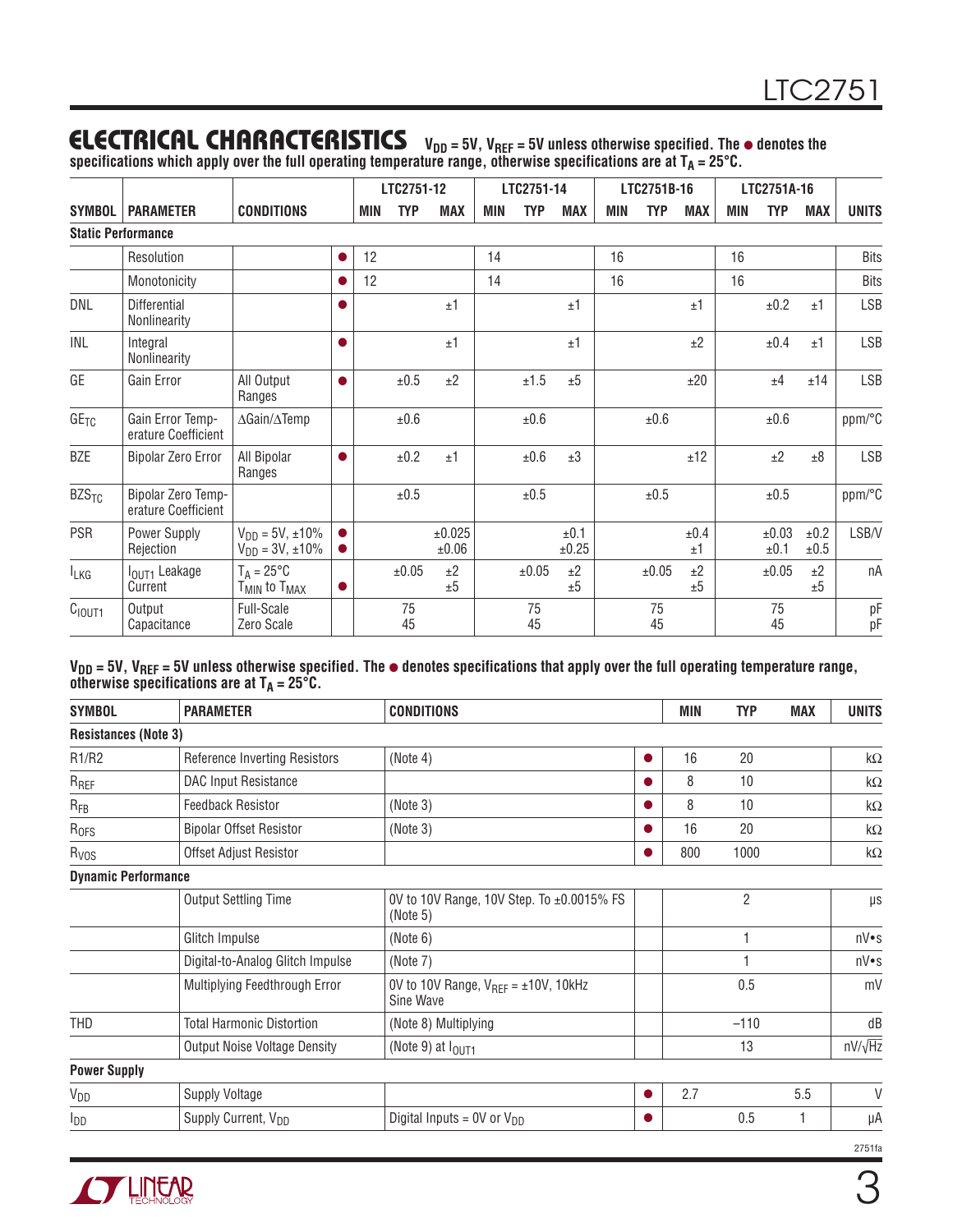### **ELECTRICAL CHARACTERISTICS**  $V_{DD} = 5V$ ,  $V_{REF} = 5V$  unless otherwise specified. The  $\bullet$  denotes the

 $s$ pecifications which apply over the full operating temperature range, otherwise specifications are at T $_{\sf A}$  = 25°C.

| <b>SYMBOL</b>          | <b>PARAMETER</b>           | <b>CONDITIONS</b>                                      | <b>MIN</b>     | <b>TYP</b> | <b>MAX</b> | <b>UNITS</b> |
|------------------------|----------------------------|--------------------------------------------------------|----------------|------------|------------|--------------|
| <b>Digital Inputs</b>  |                            |                                                        |                |            |            |              |
| $V_{\text{IH}}$        | Digital Input High Voltage | $3.3V \le V_{DD} \le 5.5V$<br>$2.7V \le V_{DD} < 3.3V$ | 2.4<br>റ<br>∠  |            |            | V<br>V       |
| $V_{IL}$               | Digital Input Low Voltage  | $4.5V < V_{DD} \le 5.5V$<br>$2.7V \le V_{DD} \le 4.5V$ |                |            | 0.8<br>0.6 | V<br>V       |
| <sub>IIN</sub>         | Digital Input Current      | $V_{IN}$ = GND to $V_{DD}$                             |                |            | ±1         | μA           |
| $C_{1N}$               | Digital Input Capacitance  | $V_{IN}$ = 0V (Note 10)                                |                |            | 6          | pF           |
| <b>Digital Outputs</b> |                            |                                                        |                |            |            |              |
| V <sub>OH</sub>        | $I_{OH} = 200 \mu A$       |                                                        | $V_{DD} - 0.4$ |            |            | V            |
| $V_{OL}$               | $I_{OL} = 200 \mu A$       |                                                        |                |            | 0.4        | V            |

### TIMING CHARACTERISTICS V<sub>DD</sub> = 5V, V<sub>REF</sub> = 5V unless otherwise specified. The  $\bullet$  denotes specifications that apply over the full operating temperature range, otherwise specifications are at  $T_\mathsf{A}$  = 25°C.

| <b>PARAMETER</b>                                                   | <b>CONDITIONS</b>       |   | <b>TYP</b> | <b>MAX</b>                                                                                               | <b>UNITS</b> |
|--------------------------------------------------------------------|-------------------------|---|------------|----------------------------------------------------------------------------------------------------------|--------------|
|                                                                    |                         |   |            |                                                                                                          |              |
| <b>Write and Update Timing</b>                                     |                         |   |            |                                                                                                          |              |
| I/O Valid to WR Rising Edge Set-Up                                 |                         |   |            |                                                                                                          | ns           |
| I/O Valid to WR Rising Edge Hold                                   |                         |   |            |                                                                                                          | ns           |
| <b>WR</b> Pulse Width                                              |                         |   |            |                                                                                                          | ns           |
| <b>UPD Pulse Width</b>                                             |                         |   |            |                                                                                                          | ns           |
| UPD Falling Edge to WR Falling Edge                                | No Data Shoot-Through   |   |            |                                                                                                          | ns           |
| WR Rising Edge to UPD Rising Edge                                  | (Note 10)               | O |            |                                                                                                          | ns           |
| $\overline{D}/S$ Valid to $\overline{WR}$ Falling Edge Set-Up Time |                         |   |            |                                                                                                          | ns           |
| WR Rising Edge to D/S Valid Hold Time                              |                         |   |            |                                                                                                          | ns           |
| <b>Readback Timing</b>                                             |                         |   |            |                                                                                                          |              |
| WR Rising Edge to READ Rising Edge                                 |                         | 0 |            |                                                                                                          | ns           |
| READ Falling Edge to WR Falling Edge                               | (Note 10)               |   |            |                                                                                                          | ns           |
| READ Rising Edge to I/O Propagation Delay                          | $C_L = 10pF$            |   |            | 30                                                                                                       | ns           |
| UPD Valid to I/O Propagation Delay                                 | $C_L = 10pF$            | O |            | 30                                                                                                       | ns           |
| D/S Valid to READ Rising Edge                                      | (Note 10)               | O |            |                                                                                                          | ns           |
| READ Rising Edge to UPD Rising Edge                                | No Update               | O |            |                                                                                                          | ns           |
| UPD Falling Edge to READ Falling Edge                              | No Update               |   |            |                                                                                                          | ns           |
| READ Falling Edge to UPD Rising Edge                               | (Note 10)               |   |            |                                                                                                          | ns           |
| I/O Bus Hi-Z to READ Rising Edge                                   | (Note 10)               |   |            |                                                                                                          | ns           |
| READ Falling Edge to I/O Bus Active                                | (Note 10)               |   |            |                                                                                                          | ns           |
|                                                                    |                         |   |            |                                                                                                          |              |
| <b>CLR</b> Pulse Width Low                                         |                         |   |            |                                                                                                          | ns           |
|                                                                    | $V_{DD} = 4.5V$ to 5.5V |   |            | MIN<br>9<br>9<br>20<br>20<br>$\mathbf{0}$<br>0<br>9<br>9<br>9<br>20<br>9<br>9<br>9<br>9<br>0<br>20<br>20 |              |

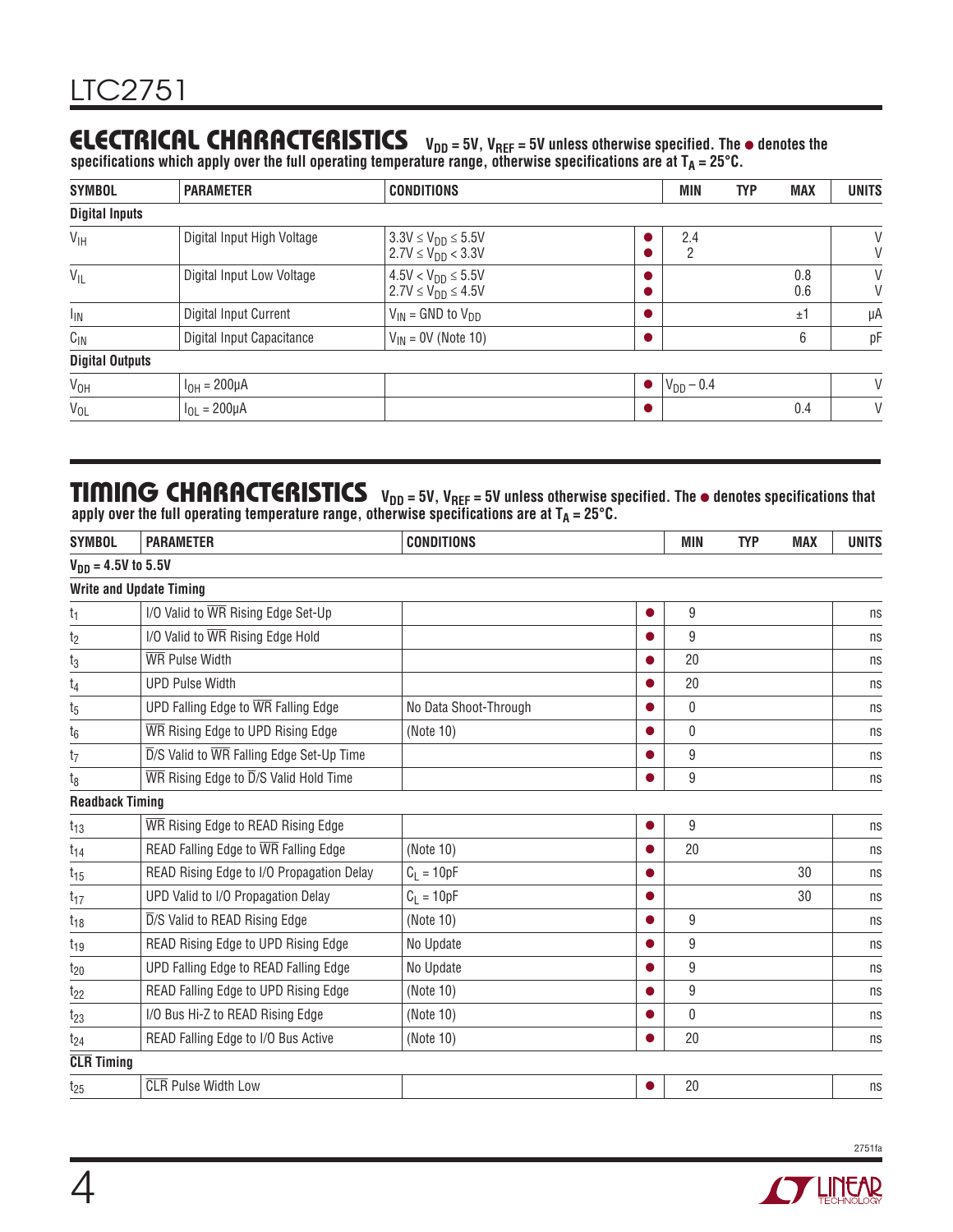#### TIMING CHARACTERISTICS V<sub>DD</sub> = 5V, V<sub>REF</sub> = 5V unless otherwise specified. The  $\bullet$  denotes specifications that apply over the full operating temperature range, otherwise specifications are at  $T_\mathsf{A}$  = 25°C.

| <b>SYMBOL</b>           | <b>PARAMETER</b>                                 | <b>CONDITIONS</b>     | MIN | <b>TYP</b> | <b>MAX</b> | <b>UNITS</b> |
|-------------------------|--------------------------------------------------|-----------------------|-----|------------|------------|--------------|
| $V_{DD} = 2.7V$ to 3.3V |                                                  |                       |     |            |            |              |
|                         | <b>Write and Update Timing</b>                   |                       |     |            |            |              |
| $t_1$                   | I/O Valid to WR Rising Edge Set-Up               |                       | 18  |            |            | ns           |
| t <sub>2</sub>          | I/O Valid to WR Rising Edge Hold                 |                       | 18  |            |            | ns           |
| $t_3$                   | WR Pulse Width                                   |                       | 30  |            |            | ns           |
| $t_4$                   | <b>UPD Pulse Width</b>                           |                       | 30  |            |            | ns           |
| $t_{5}$                 | UPD Falling Edge to $\overline{WR}$ Falling Edge | No Data Shoot-Through | 0   |            |            | ns           |
| $t_6$                   | WR Rising Edge to UPD Rising Edge                | (Note 10)             | 0   |            |            | ns           |
| t <sub>7</sub>          | D/S Valid to WR Falling Edge Set-Up Time         |                       | 18  |            |            | ns           |
| t <sub>8</sub>          | WR Rising Edge to D/S Valid Hold Time            |                       | 18  |            |            | ns           |
| <b>Readback Timing</b>  |                                                  |                       |     |            |            |              |
| $t_{13}$                | WR Rising Edge to Read Rising Edge               |                       | 18  |            |            | ns           |
| $t_{14}$                | Read Falling Edge to WR Falling Edge             | (Note 10)             | 40  |            |            | ns           |
| $t_{15}$                | Read Rising Edge to I/O Propagation Delay        | $C_L = 10pF$          |     |            | 40         | ns           |
| $t_{17}$                | UPD Valid to I/O Propagation Delay               | $C_L = 10pF$          |     |            | 40         | ns           |
| $t_{18}$                | D/S Valid to Read Rising Edge                    | (Note 10)             | 18  |            |            | ns           |
| $t_{19}$                | Read Rising Edge to UPD Rising Edge              | No Update             | 9   |            |            | ns           |
| $t_{20}$                | UPD Falling Edge to Read Falling Edge            | No Update             | 9   |            |            | ns           |
| $t_{22}$                | READ Falling Edge to UPD Rising Edge             | (Note 10)             | 18  |            |            | ns           |
| $t_{23}$                | I/O Bus Hi-Z to Read Rising Edge                 | (Note 10)             | 0   |            |            | ns           |
| $t_{24}$                | Read Falling Edge to I/O Bus Active              | (Note 10)             | 40  |            |            | ns           |
| <b>CLR</b> Timing       |                                                  |                       |     |            |            |              |
| $t_{25}$                | <b>CLR Pulse Width Low</b>                       |                       | 30  |            |            | ns           |

**Note 1:** Stresses beyond those listed under Absolute Maximum Ratings may cause permanent damage to the device. Exposure to any Absolute Maximum Rating condition for extended periods may affect device reliability and lifetime.

**Note 2:** Continuous operation above the specified maximum operating junction temperature may impair device reliability.

**Note 3**: Because of the proprietary SoftSpan switching architecture, the measured resistance looking into each of the specified pins is constant for all output ranges if the  $I_{\text{OUT1}}$  and  $I_{\text{OUT2}}$  pins are held at ground.

**Note 4:** R1 is measured from R<sub>IN</sub> to R<sub>COM</sub>; R2 is measured from REF to R<sub>COM</sub>.

**Note 5:** Using LT1469 with  $C_{\text{FEDBACK}} = 15pF$ . A ±0.0015% settling time of 1.7μs can be achieved by optimizing the time constant on an individual basis. See Application Note 74, "Component and Measurement Advances Ensure 16-Bit DAC Settling Time."

**Note 6:** Measured at the major carry transition, 0V to 5V range. Output amplifier: LT1469;  $C_{FB} = 27pF$ .

**Note 7.** Full-scale transition; REF = 0V.

**Note 8.** REF =  $6V<sub>RMS</sub>$  at 1kHz. 0V to 5V range. DAC code = FS. Output amplifier = LT1469.

**Note 9.** Calculation from  $V_n = \sqrt{4kTRB}$ , where k = 1.38E-23 J/°K (Boltzmann constant), R = resistance ( $\Omega$ ), T = temperature ( $\mathrm{°K}$ ), and B = bandwidth (Hz).

**Note 10.** Guaranteed by design. Not production tested.



5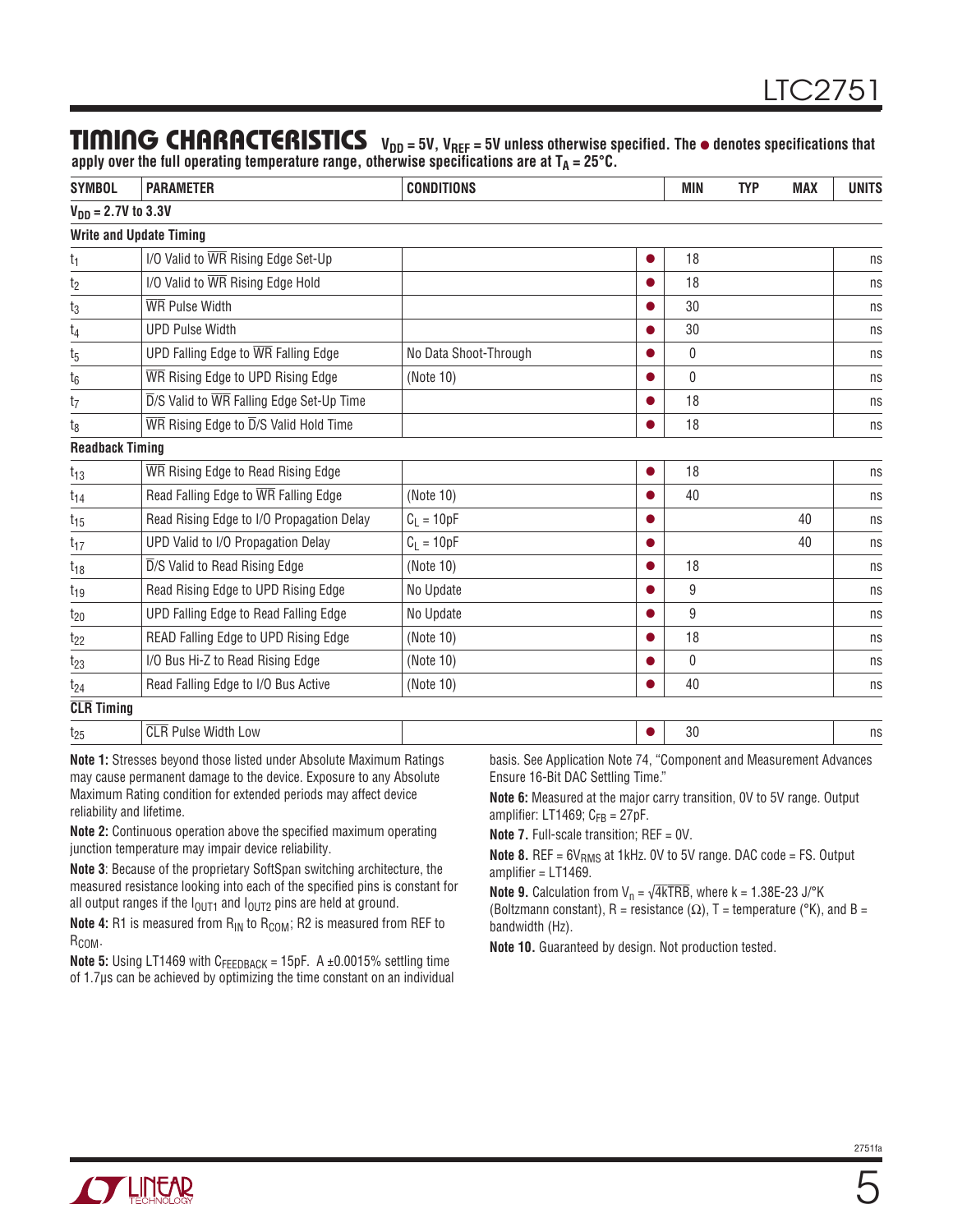### TYPICAL PERFORMANCE CHARACTERISTICS TA=25°C, unless otherwise noted.

**LTC2751-16**







#### **INL vs Temperature DNL vs Temperature Bipolar Zero vs Temperature**









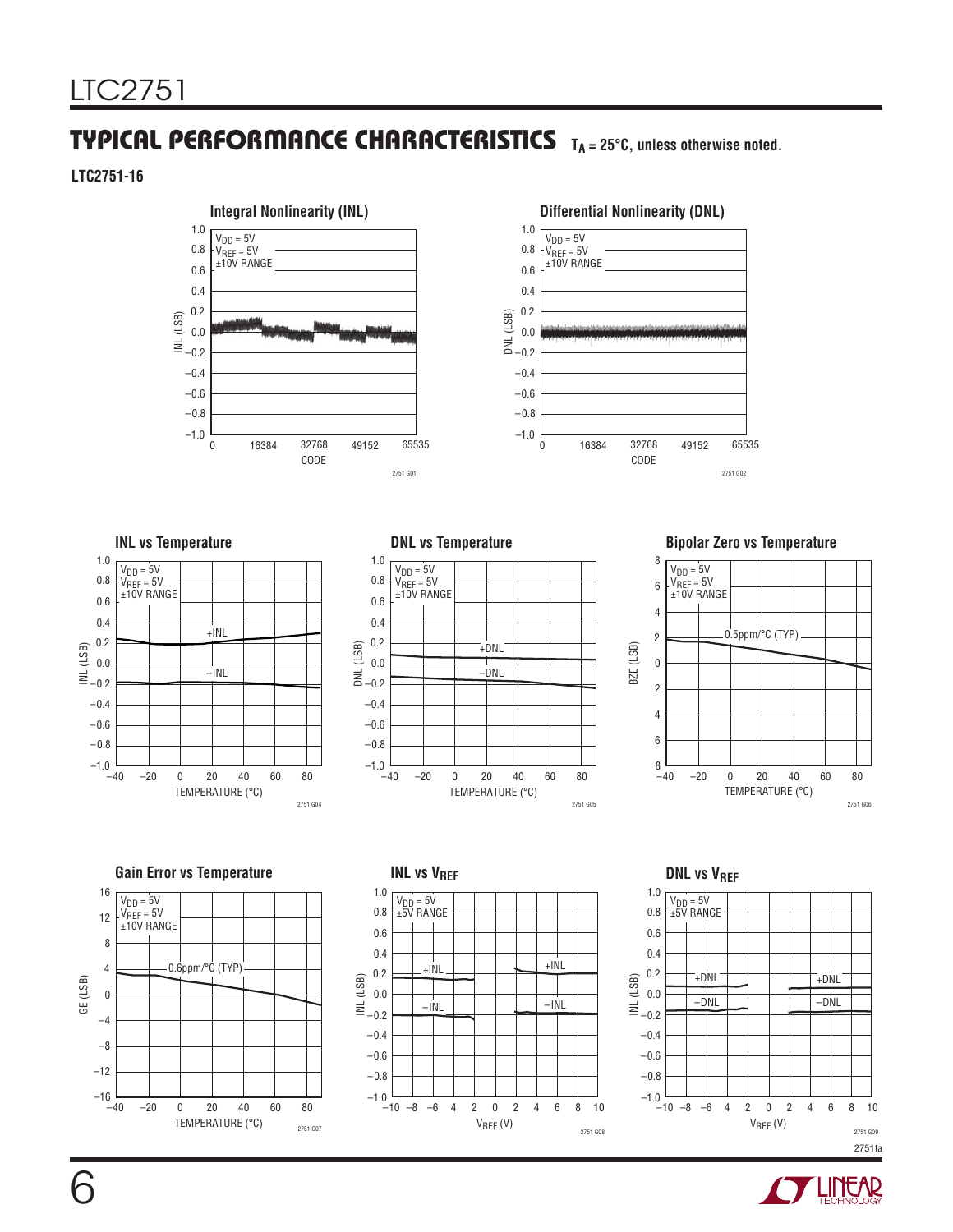### TYPICAL PERFORMANCE CHARACTERISTICS T<sub>A</sub> = 25°C, unless otherwise noted.

#### **LTC2751-16**



#### **LTC2751-14**



#### **LTC2751-12**





CODE 0 –1.0 ິສິງ<br>⊃= 0.0<br>ອ= −0.2 –0.8 –0.4 0.0 1.0 0.4 4096 8192 –0.6 0.6 0.8 0.2 12288 16383 2751 G12  $V<sub>DD</sub> = 5V$ V<sub>REF</sub> = 5V<br>±10V RANGE



**TUNEAR** 

7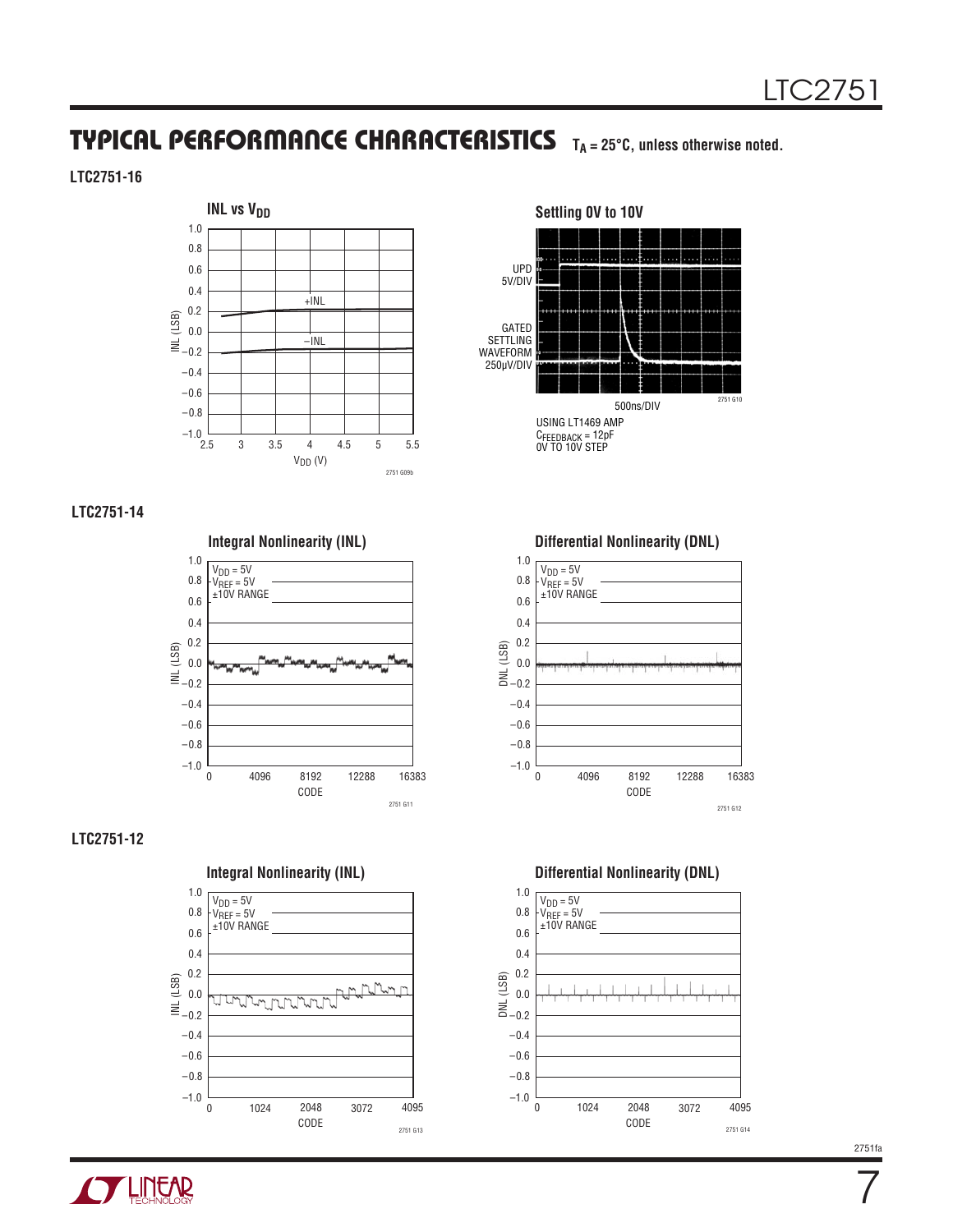### **TYPICAL PERFORMANCE CHARACTERISTICS** T<sub>A</sub> = 25°C, unless otherwise noted.

#### **LTC2751-12, LTC2751-14, LTC2751-16**









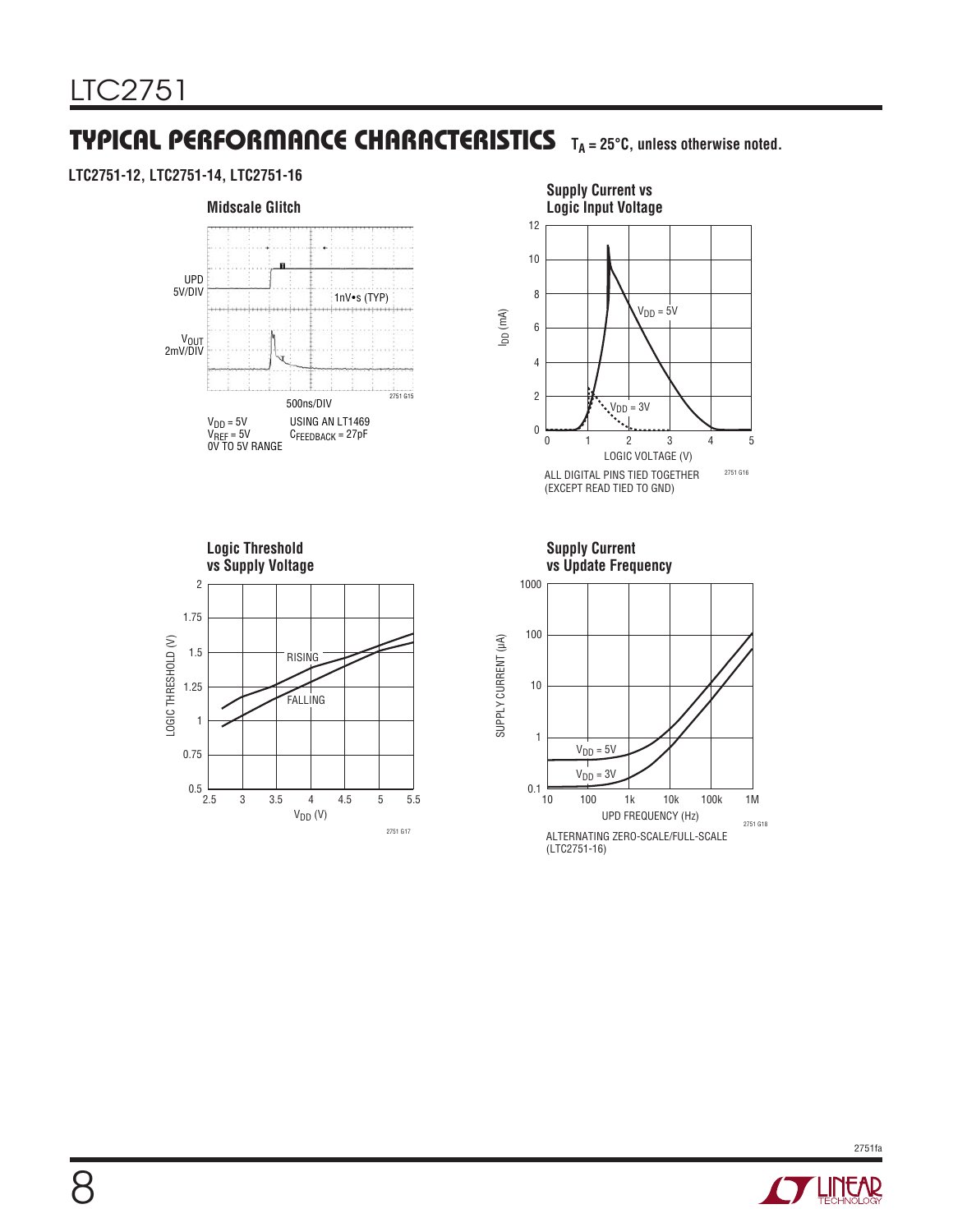### Pin Functions

**R<sub>COM</sub>** (Pin 1): Center Tap Point of R<sub>IN</sub> and REF. Normally tied to the negative input of the external reference inverting amplifier.

**R<sub>IN</sub>** (Pin 2): Input Resistor for External Reference Inverting Amplifier. Normally tied to the external reference voltage  $V_{\text{RFF}}$  and to R<sub>OFS</sub> (Pin 37). Typically 5V; accepts up to  $\pm 15V$ .

**S2 (Pin 3):** Span I/O Bit 2. Pins S0, S1 and S2 are used to program and to read back the output range of the DAC.

**I<sub>OUT2</sub> (Pin 4):** DAC Current Output Complement. Tie I<sub>OUT2</sub> to GND.

**NC (Pin 5):** No Connection. Must be tied to GND, provides necessary shielding for  $I_{\Omega I}$ <sub>172</sub>.

**D3-D11 (Pins 6-14): LTC2751-12 Only.**DACInput/Output Data Bits. These I/O pins set and read back the DAC code. D<sub>11</sub> is the MSB.

**D5-D13 (Pins 6-14): LTC2751-14 Only.**DACInput/Output Data Bits. These I/O pins set and read back the DAC code. D13 is the MSB.

**D7-D15 (Pins 6-14): LTC2751-16 Only.**DACInput/Output Data Bits. These I/O pins set and read back the DAC code. D15 is the MSB.

**V<sub>DD</sub>** (Pin 15): Positive Supply Input 2.7V  $\leq$  V<sub>DD</sub>  $\leq$  5.5V. Requires a 0.1µF bypass capacitor to GND.

**GND (Pin 16):** Ground. Tie to ground.

**CLR (Pin 17):** Asynchronous Clear. When CLR is taken to a logic low, the data registers are reset to the zero-volt code for the present output range  $(V_{OIII} = 0V)$ .

**MSPAN (Pin 18):** Manual Span Control Pin. MSPAN is used to configure the LTC2751 for operation in a single, fixed output range. When configured for single-span operation, the output range is set via hardware pin strapping. The span input and DAC registers are transparent and do not respond to write or update commands.

To configure the part for single-span use, tie MSPAN directly to  $V_{DD}$ . If MSPAN is instead connected to GND (SoftSpan configuration), the output ranges are set and verified by using write, update and read operations. See Manual Span Configuration in the Operation section.

MSPAN must be connected either directly to GND (Soft-Span configuration) or  $V_{DD}$  (single-span configuration).

**D0-D2 (Pins 19-21): LTC2751-12 Only.**DACInput/Output Data Bits. These I/O pins set and read back the DAC code. D0 is the LSB.

**D0-D4 (Pins 19-23): LTC2751-14 Only.** DACInput/Output Data Bits. These I/O pins set and read back the DAC code. D0 is the LSB.

**D0-D6 (Pins 19-25): LTC2751-16 Only.**DACInput/Output Data Bits. These I/O pins set and read back the DAC code. D0 is the LSB.

**NC (Pins 22-27): LTC2751-12 Only.** No Connection.

**NC (Pins 24-27): LTC2751-14 Only.** No Connection.

**NC (Pins 26, 27): LTC2751-16 Only.** No Connection.

**D/S (Pin 28):** Data/Span Select. This pin is used to select activation of the data or span I/O pins (D0 to D15 or S0 to S2, respectively), along with their respective dedicated registers, for write or read operations. Update operations ignore  $\overline{D}/S$ , since all updates affect both data and span registers. For single-span operation, tie D/S to GND.

**READ (Pin 29):** Read Pin. When READ is asserted high, the data I/O pins (D0-D15) or span I/O pins (S0-S2) output the contents of the selected register (see Table 1). For singlespan operation, readback of the span I/O pins is disabled.

**UPD (Pin 30):** Update and Buffer Select Pin. When READ is held low and UPD is asserted high, the contents of the input registers (both data and span) are copied into their respective DAC registers. The output of the DAC is updated, reflecting the new DAC register values.

When READ is held high, the update function is disabled and the UPD pin functions as a buffer selector—logic low to select the input register, high for the DAC register. See Readback in the Operation section.

**WR (Pin 31):** Active Low Write Pin. A Write operation copies the data present on the data or span I/O pins (D0- D15 or S0-S2, respectively) into the input register. When READ is high, the Write function is disabled.

**S0 (Pin 32):** Span I/O Bit 0. Pins S0, S1 and S2 are used to program and to read back the output range of the DAC.

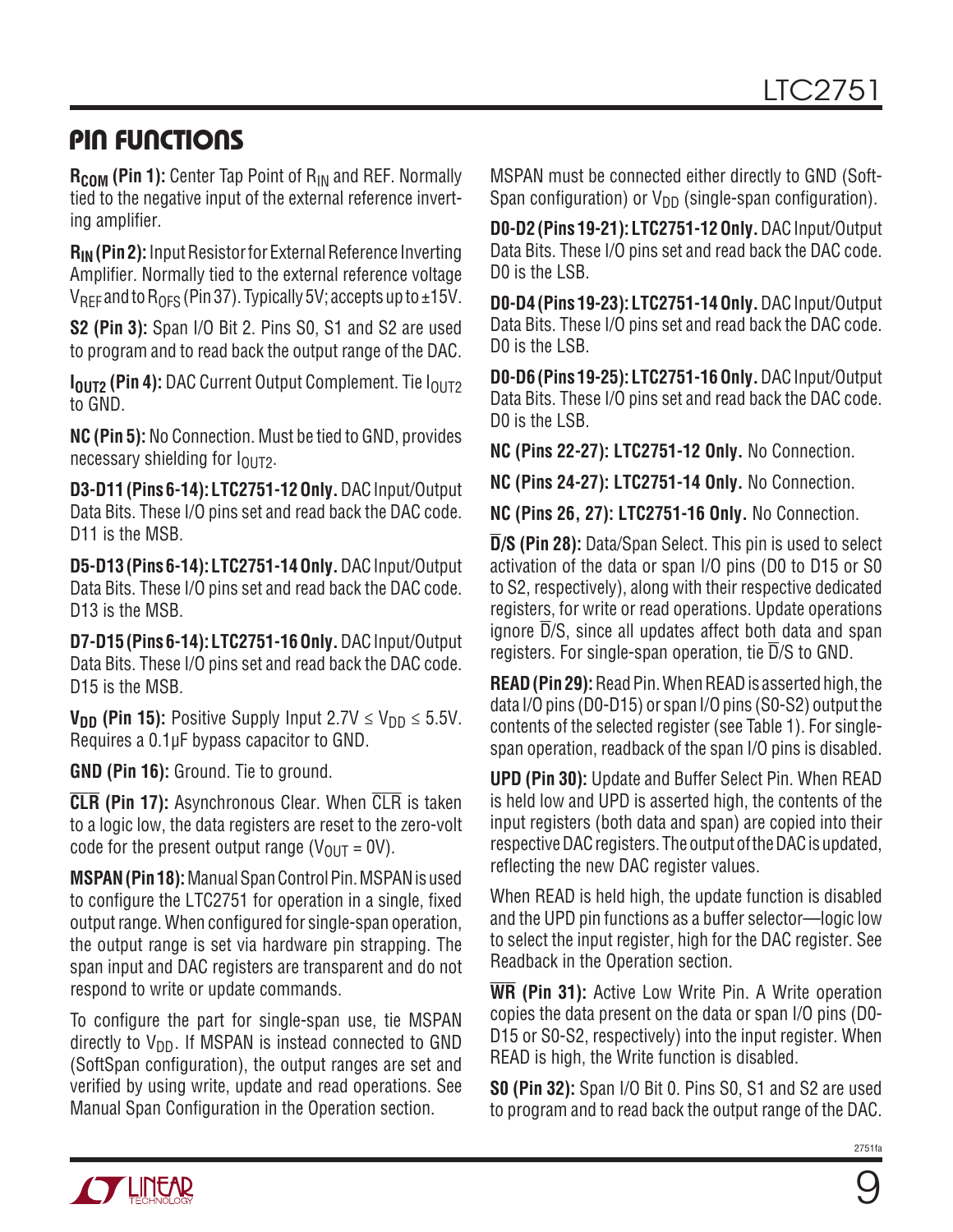## Pin Functions

**S1 (Pin 33):** Span I/O Bit 1. Pins S0, S1 and S2 are used to program and to read back the output range of the DAC.

**RVOS (Pin 34):** DAC Offset Adjust. Nominal input range is  $\pm$ 5V. If not used, R<sub>VOS</sub> should be shorted to  $I<sub>OUT2</sub>$ .

**I<sub>OUT1</sub>** (Pin 35): DAC current output; normally tied to the negative input of the I/V converter amplifier.

**RFB (Pin 36):** DAC Feedback Resistor; normally tied to the output of the I/V converter amplifier. The DAC output current from  $I<sub>QUT1</sub>$  flows through the feedback resistor to the  $R_{FB}$  pin.

**R<sub>OFS</sub> (Pin 37):** Bipolar Offset Network. This pin provides the translation of the output voltage range for bipolar spans. Accepts up to  $\pm$ 15V; normally tied to the positive reference voltage at  $R_{IN}$  (Pin 2).

**REF (Pin 38):** Feedback Resistor for the Reference Inverting Amplifier, and Reference Input for the DAC. Normally tied to the output of the reference inverting amplifier. Typically  $-5V$ . Accepts up to  $\pm 15V$ .

**Exposed Pad (Pin 39):** Ground. The Exposed Pad must be soldered to the PCB.

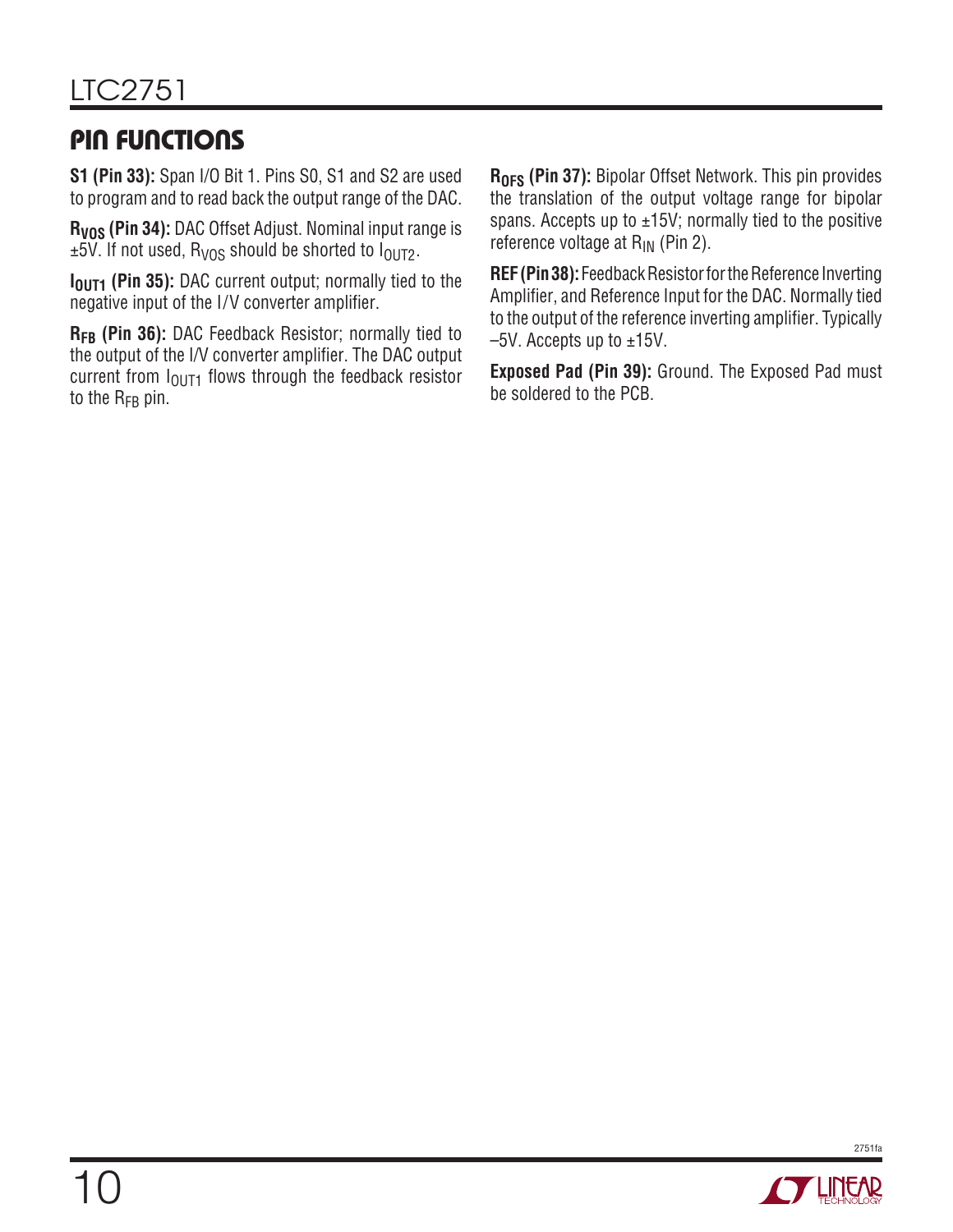### Block Diagram



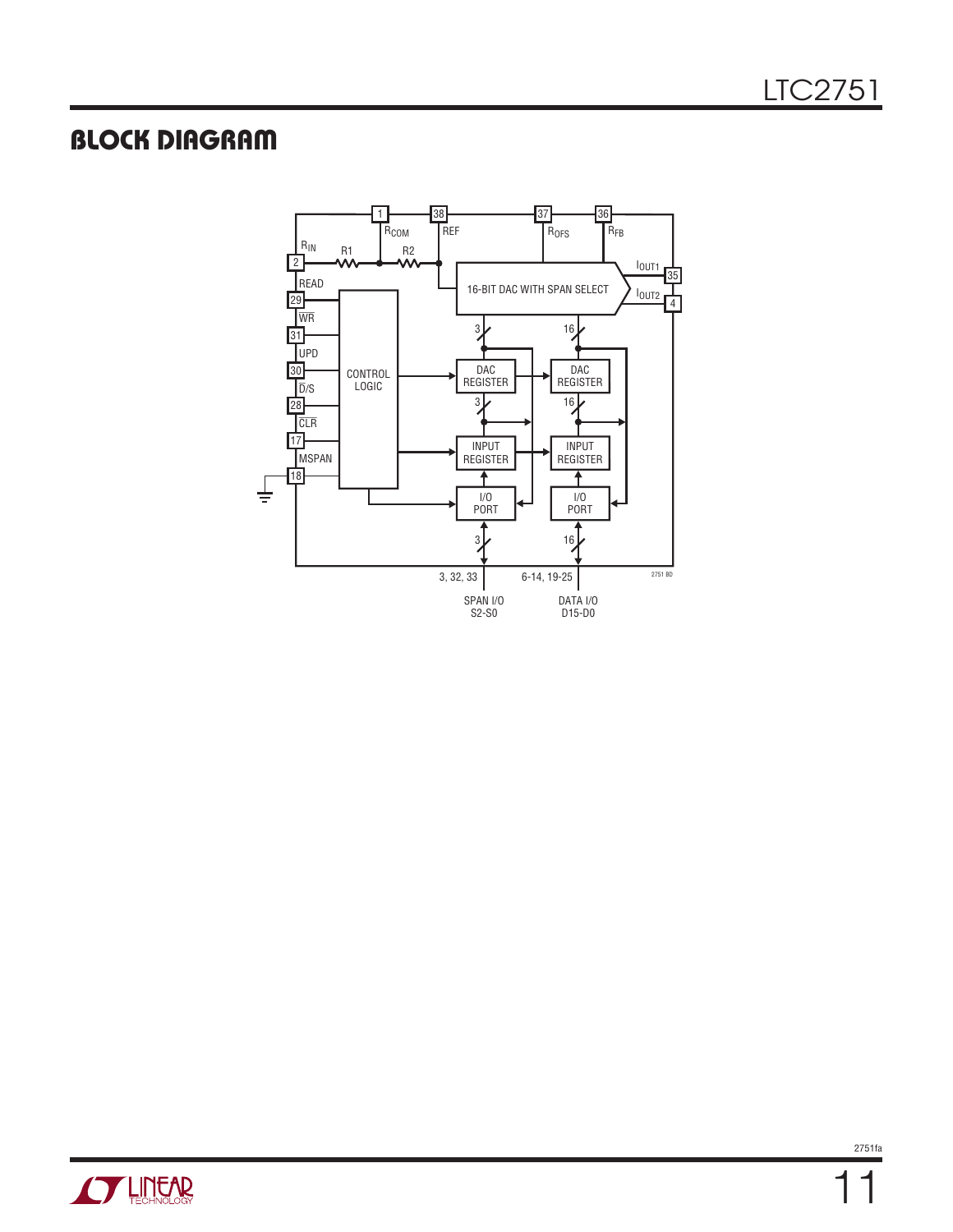## Timing Diagrams



#### **Write, Update and Clear Timing**

### **OPERATION**

### **Output Ranges**

The LTC2751 is a current-output, parallel-input precision multiplying DAC with software-programmable output ranges. SoftSpan provides two unipolar output ranges (0V to 5V and 0V to 10V), and four bipolar ranges (±2.5V, ±5V, ±10V and –2.5V to 7.5V). These ranges are obtained when an external precision 5V reference is used. When a reference voltage of 2V is used, the SoftSpan ranges become: 0V to 2V, 0V to 4V,  $\pm$ 1V,  $\pm$ 2V,  $\pm$ 4V and  $-1$ V to 3V. The output ranges are linearly scaled for references other than 2V and 5V.

#### **Digital Section**

The LTC2751 family has four internal interface registers (see Block Diagram). Two of these—one input and one DAC register—are dedicated to the data I/O port, and two to the span I/O port. Each port is thus double-buffered. The double-buffered feature provides the capability to simultaneously update the span and code, which allows smooth voltage transitions when changing output ranges. It also permits the simultaneous updating of multiple DACs.



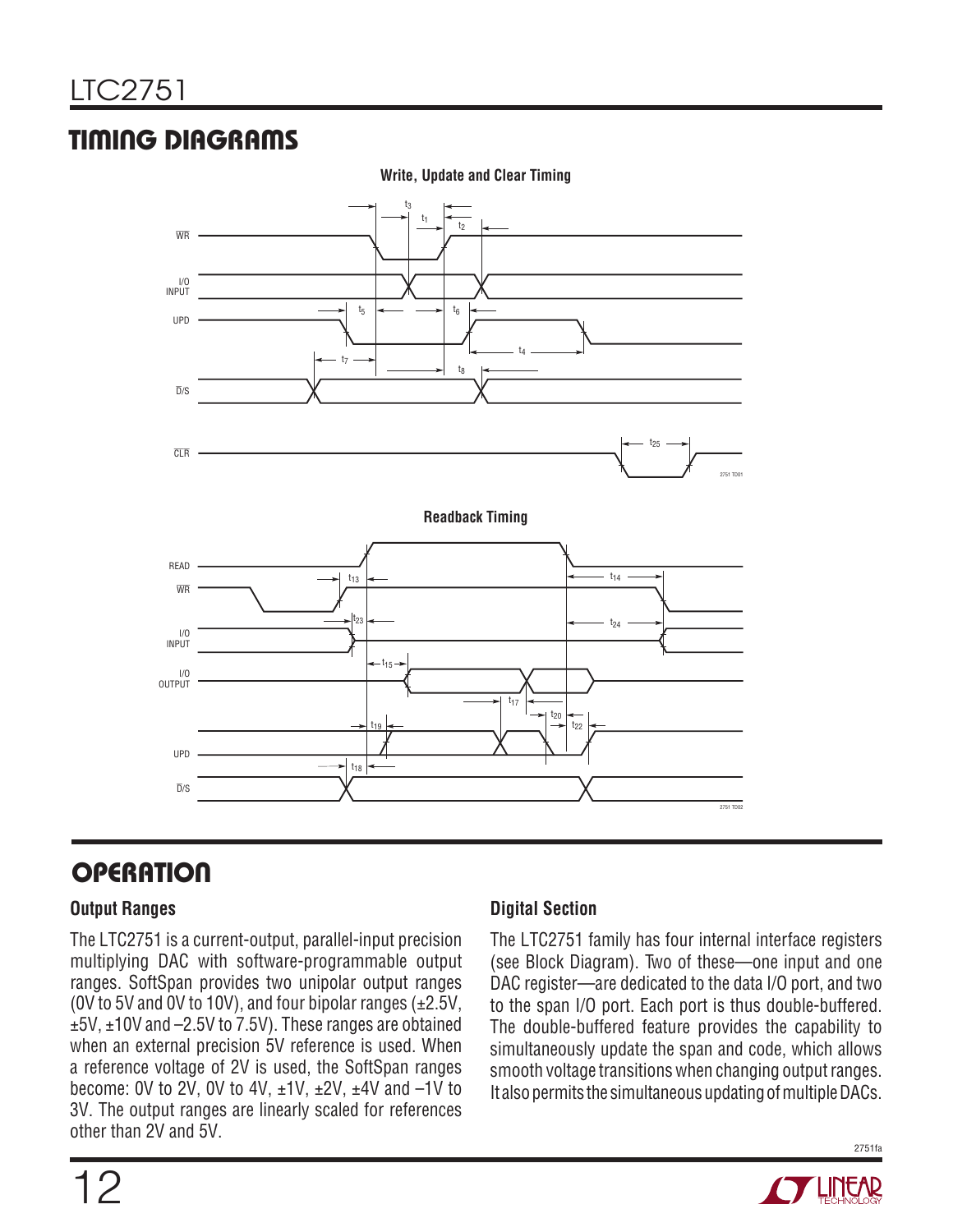### **OPERATION**

#### **Write and Update Operations**

The data input register is loaded directly from a 16-bit microprocessor bus by holding the  $\overline{D}/S$  pin low and then pulsing the  $\overline{WR}$  pin low. The second register (DAC register) is loaded by pulsing the UPD pin high, which copies the data held in the input register into the DAC register. Note that updates always include both data and span; but the DAC register values will not change unless the input register values have been changed by writing.

Loading the span input register is accomplished in a similar manner, by holding the  $\overline{D}/S$  pin high and then bringing the  $\overline{WR}$  pin low. The span and data register structures are the same except for the number of parallel bits—the span registers have three bits, while the data registers have 12, 14, or 16 bits.

To make both registers transparent for flowthrough mode, tie WR low and UPD high. However, this defeats the deglitcher operation and output glitch impulse may increase. The deglitcher is activated on the rising edge of the UPD pin.

The interface also allows the use of the input and DAC registers in a master-slave, or edge-triggered, configuration. This mode of operation occurs when  $\overline{WR}$  and UPD are tied together and driven by a single clock signal. The data bits are loaded into the input register on the falling edge of the clock and then loaded into the DAC register on the rising edge.

The separation of data and span for write and read operations makes it possible to control both data and span on one 16-bit wide data bus by allowing span pins S2 to S0 to share bus lines with the data LSBs (D2 to D0). Since no write or read operation includes both span and data, there cannot be a conflict.

The asynchronous clear pin resets the LTC2751 to 0V (zero-, half- or quarter-scale code) in any output range. CLR resets both the input and DAC data registers, while leaving the span registers undisturbed.

These devices also have a power-on reset. If configured for SoftSpan operation, the part initializes to zero scale in the 0V to 5V output range. If configured for single-span operation, the part initializes to the zero-volt code in the chosen output range. **Figure 1. Configuring the LTC2751 for Single-Span Operation (±10V Range)**

Table 1 shows the functions of the LTC2751.

**Table 1. Write, Update and Read Functions**

| <b>READ</b> | $\overline{D}/S$ | <b>WR</b> | <b>UPD</b> | <b>SPAN I/O</b>               | DATA I/O                      |
|-------------|------------------|-----------|------------|-------------------------------|-------------------------------|
| 0           | U                | 0         | 0          |                               | Write to Input Register       |
| $\Omega$    | 0                | 0         | 1          |                               | Write/Update<br>(Transparent) |
| 0           | 0                | 1         | 0          |                               |                               |
| $\Omega$    | 0                | 1         | 1          | Update DAC Register           | Update DAC Register           |
| $\Omega$    | 1                | 0         | 0          | Write to Input Register       |                               |
| $\Omega$    | 1                | $\Omega$  | 1          | Write/Update<br>(Transparent) |                               |
| 0           | 1                | 1         | 0          |                               |                               |
| $\Omega$    | 1                | 1         | 1          | Update DAC register           | Update DAC Register           |
| 1           | $\Omega$         | Χ         | 0          |                               | Read Input Register           |
| 1           | <sup>0</sup>     | X         | 1          |                               | <b>Read DAC Register</b>      |
| 1           | 1                | Χ         | 0          | Read Input Register           |                               |
| 1           | 1                | χ         | 1          | Read DAC Register             |                               |
|             |                  |           |            |                               |                               |

X = Don't Care

### **Manual Span Configuration**

Multiple output ranges are not needed in some applications. To configure the LTC2751 for single-span operation, tie the MSPAN pin to  $V_{DD}$  and the  $\overline{D}/S$  pin to GND. The desired output range is then specified by the span I/O pins (S0, S1 and S2) as usual, but the pins are programmed by tying directly to GND or  $V_{DD}$  (see Figure 1 and Table 2). In this configuration, the part will initialize to the chosen output range at power-up, with  $V_{OUT} = 0V$ .

When configured for manual span operation, span pin readback is disabled.

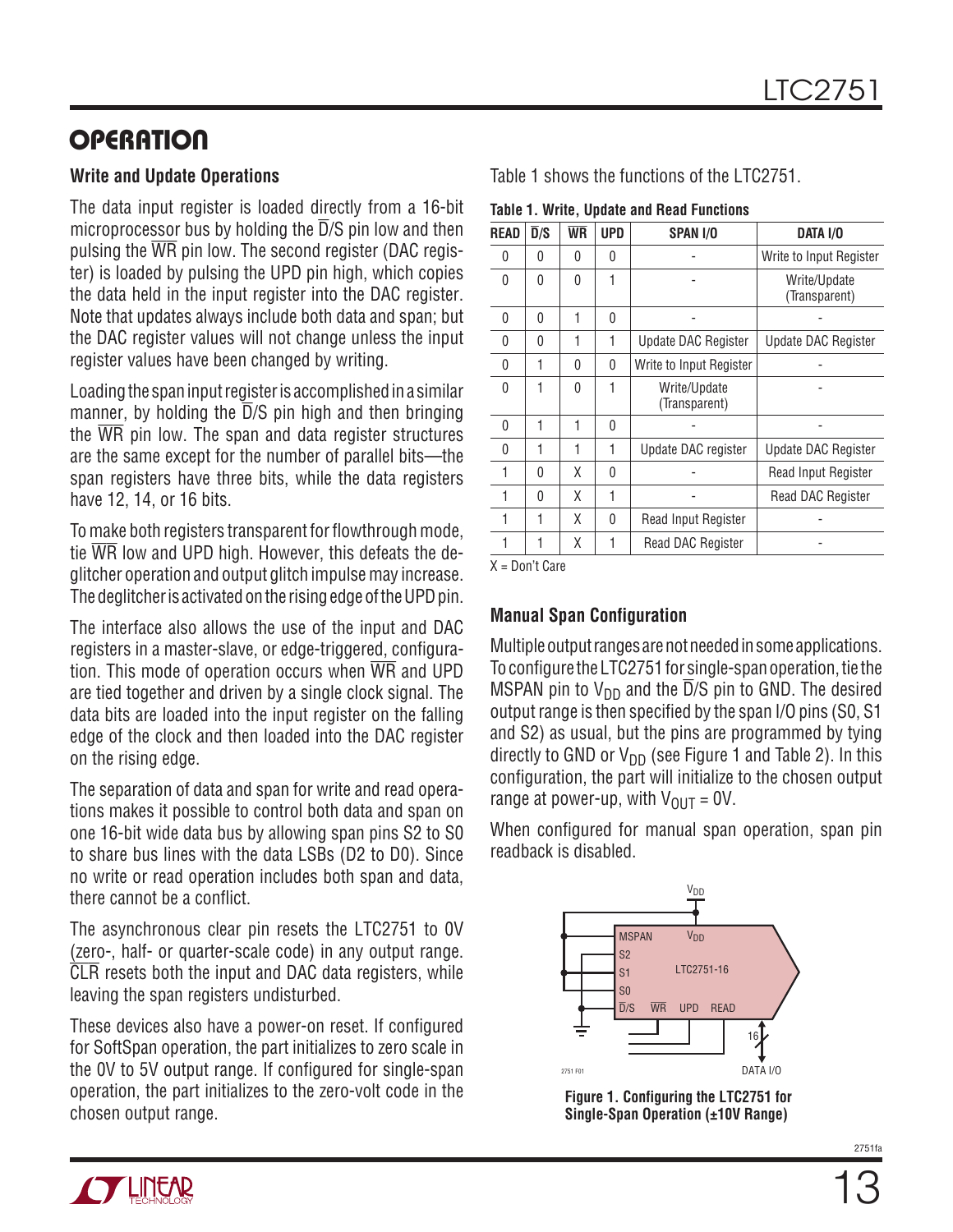# **OPERATION**

#### **Table 2. Span Codes**

| S <sub>2</sub> | S1 | SO. | <b>SPAN</b>             |
|----------------|----|-----|-------------------------|
| 0              | 0  | 0   | Unipolar 0V to 5V       |
| 0              | 0  |     | Unipolar OV to 10V      |
| 0              |    | 0   | Bipolar -5V to 5V       |
| 0              |    |     | Bipolar -10V to 10V     |
|                | 0  | 0   | Bipolar-2.5V to 2.5V    |
|                | 0  |     | Bipolar $-2.5V$ to 7.5V |

Codes not shown are reserved and should not be used.

### **Readback**

The contents of any one of the four interface registers can be read back by using the READ pin in conjunction with the  $\overline{D}/S$  and UPD pins.

A readback operation is initiated by bringing READ to logic high. The I/O pins, which are high-impedance digital inputs when READ is low, selectively change to low-impedance logic outputs during readback.

The I/O pins comprise two ports, data and span. The data I/O port consists of pins D0-D11, D0-D13 or D0-D15 (LTC2751-12, LTC2751-14 or LTC2751-16, respectively). The span I/O port consists of pins S0, S1 and S2 for all parts.

Each I/O port has one dedicated input register and one dedicated DAC register. The register structure is shown in the Block Diagram.

The D/S pin is used to select which I/O port (data or span) is configured to read back the contents of its registers. The unselected I/O port's pins remain high-impedance inputs.

Once the I/O port is selected, its input or DAC register is selected for readback by using the UPD pin. Note that UPD is a two-function pin. The update function is disabled when READ is high, and the UPD pin instead selects the input or DAC register for readback. Table 1 shows the readback functions for the LTC2751.

The most common readback task is to check the contents of an input register after writing to it, before updating the new data to the DAC register. To do this, bring READ high while holding UPD low. The contents of the selected port's input register are output by the data or span I/O pins.

To read back the contents of a DAC register, bring READ high, then bring UPD high. The contents of the selected data or span DAC register are output by the data or span I/O pins. Note: if no update is desired after the readback operation, UPD must be returned low before bringing READ low, otherwise the UPD pin will revert to its primary function and update the DAC.

### **System Offset Adjustment**

Many systems require compensation for overall system offset. The  $R<sub>VOS</sub>$  offset adjustment pin is provided for this purpose. For noise immunity and ease of adjustment, the control voltage is attenuated to the DAC output:

 $V_{OS} = -0.01 \cdot V(R_{VOS})$  [0V to 5V, ±2.5V spans]  $V_{OS} = -0.02 \cdot V(R_{VOS})$  [0V to 10V, ±5V,

–2.5V to 7.5V spans]

 $V_{OS} = -0.04 \cdot V(R_{VOS})$  [±10V span]

The nominal input range of this pin is  $\pm 5V$ ; other reference voltages of up to  $\pm$ 15V may be used if needed. The  $R<sub>VOS</sub>$  pin has an input impedance of 1M $\Omega$ . To preserve the settling performance of the LTC2751, this pin should be driven with a Thevenin-equivalent impedance of  $10k\Omega$  or less. If not used,  $R_{VOS}$  should be shorted to  $I_{OUT2}$ .

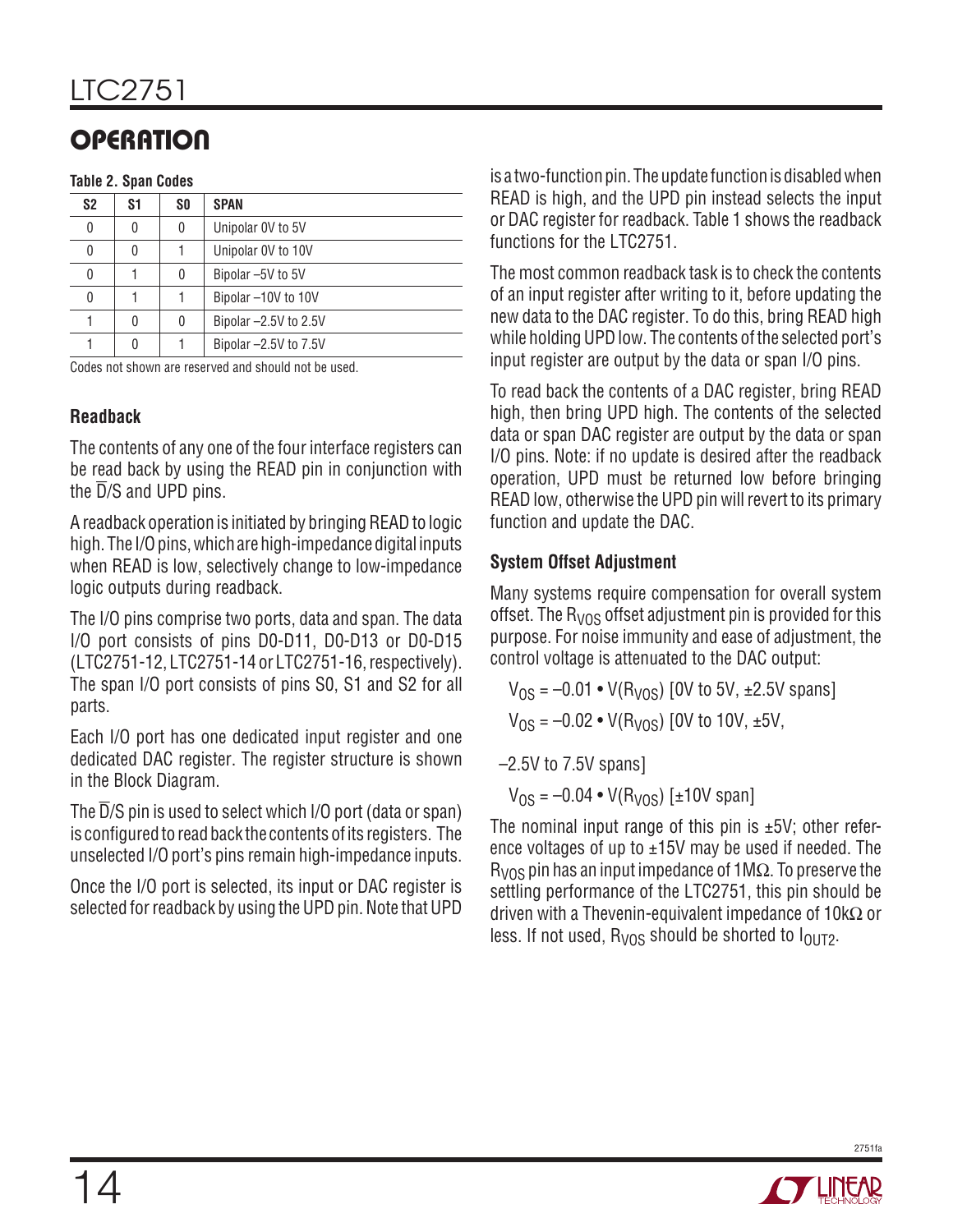### Operation—Examples

1. Load ±5V range with the output at 0V. Note that since span and code are updated together, the output, if started at 0V, will stay there.



2. Load ±10V range with the output at 5V, changing to –5V.

**LINEAR** 



3. Write and update mid-scale code in 0V to 5V range ( $V_{OUT} = 2.5V$ ) using readback to check the contents of the input and DAC registers before updating.



2751fa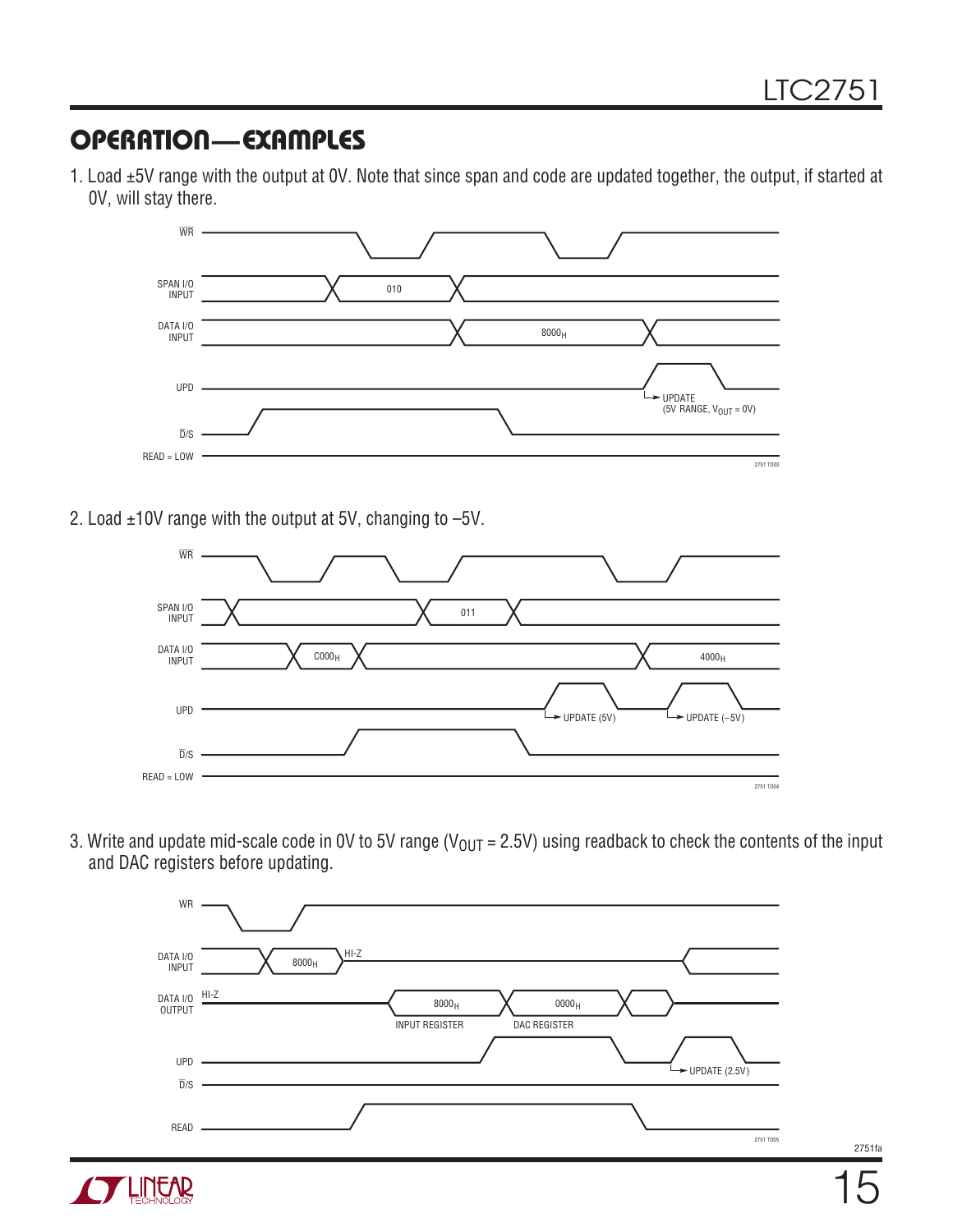# Applications Information

### **Op Amp Selection**

Because of the extremely high accuracy of the 16-bit LTC2751-16, careful thought should be given to op amp selection in order to achieve the exceptional performance of which the part is capable. Fortunately, the sensitivity of INL and DNL to op amp offset has been greatly reduced compared to previous generations of multiplying DACs.

Tables 3 and 4 contain equations for evaluating the effects of op amp parameters on the LTC2751's accuracy

**Table 3. Variables for Each Output Range That Adjust the Equations in Table 4**

| <b>OUTPUT RANGE</b> | A1  | A2 | A3   | A4  | A <sub>5</sub> |
|---------------------|-----|----|------|-----|----------------|
| 5V                  | 1.1 | 2  |      |     |                |
| 10V                 | 2.2 | 3  | 0.5  |     | 1.5            |
| ±5V                 | 2   | 2  |      |     | 1.5            |
| ±10V                |     |    | 0.83 |     | 2.5            |
| ±2.5V               |     |    | 1.4  |     |                |
| $-2.5V$ to 7.5V     | 1.9 | 3  | 0.7  | 0.5 | 1.5            |

when programmed in a unipolar or bipolar output range. These are the changes the op amp can cause to the INL, DNL, unipolar offset, unipolar gain error, bipolar zero and bipolar gain error. Tables 3 and 4 can also be used to determine the effects of op amp parameters on the LTC2751-14 and the LTC2751-12. However, the results obtained from Tables 3 and 4 are in 16-bit LSBs. Divide these results by 4 (LTC2751-14) and 16 (LTC2751-12) to obtain the correct LSB sizing.

Table 5 contains a partial list of LTC precision op amps recommended for use with the LTC2751. The easy-to-use design equations simplify the selection of op amps to meet the system's specified error budget. Select the amplifier from Table 5 and insert the specified op amp parameters in Table 4. Add up all the errors for each category to determine the effect the op amp has on the accuracy of the part. Arithmetic summation gives an (unlikely) worst-case effect. A root-sum-square (RMS) summation produces a more realistic estimate.

**Table 4. Easy-to-Use Equations Determine Op Amp Effects on DAC Accuracy in All Output Ranges (Circuit of Page 1). Subscript 1 Refers to Output Amp, Subscript 2 Refers to Reference Inverting Amp.**

| <b>OP AMP</b>                        | INL (LSB)                                               | DNL (LSB)                                                                                | <b>UNIPOLAR</b><br>OFFSET (LSB)                             | <b>BIPOLAR ZERO</b><br><b>ERROR (LSB)</b>                                | <b>UNIPOLAR GAIN</b><br><b>ERROR (LSB)</b>                 | <b>BIPOLAR GAIN</b><br><b>ERROR (LSB)</b>                 |
|--------------------------------------|---------------------------------------------------------|------------------------------------------------------------------------------------------|-------------------------------------------------------------|--------------------------------------------------------------------------|------------------------------------------------------------|-----------------------------------------------------------|
| $VOS1$ (mV)                          | 5V<br>$V_{0S1} \cdot 3.2 \cdot$<br>V <sub>REF</sub>     | $\frac{5V}{V_{REF}}$<br>$V_{OS1} \cdot 0.82 \cdot$                                       | $\frac{5V}{V_{REF}}$<br>$A3 \cdot V_{OS1} \cdot 13.2 \cdot$ | 5V<br>$A3 \cdot V_{OS1} \cdot 19.8 \cdot (\frac{1}{V_{REF}})$            | $\frac{5V}{V_{REF}}$<br>$V_{0S1} \cdot 13.2 \cdot$         | $\sqrt{\frac{5V}{V_{REF}}}$<br>$V_{OS1} \cdot 13.2 \cdot$ |
| $I_{B1}$ (nA)                        | $\underline{5V}$<br>$I_{B1} \cdot 0.0003 \cdot$<br>VREF | 5V<br>$^{\prime}$ l <sub>B1</sub> • 0.00008 • $ _{\bar{\mathrm{t}}}$<br>V <sub>REF</sub> | 5V<br>$I_{B1} \cdot 0.13 \cdot$<br>V <sub>REF</sub>         | 5V<br>$I_{B1} \cdot 0.13 \cdot 1$<br>V <sub>REF</sub>                    | $\sqrt{\frac{5V}{V_{REF}}}$<br>$1_{B1} \cdot 0.0018 \cdot$ | 5V<br>$I_{B1} \cdot 0.0018 \cdot  $<br>VREF               |
| A <sub>VOL1</sub> (V/V)              | 16.5k<br>$A1 \cdot$<br>Avol1                            | <u>1.5k</u><br>A2 •<br>A <sub>VOL1</sub>                                                 |                                                             |                                                                          | 131k<br>A5 •<br>Avol <sub>1</sub>                          | 131k<br>$A5 \bullet$<br>Avol <sub>1</sub>                 |
| $V$ <sub>0</sub> S <sub>2</sub> (mV) |                                                         | $\mathbf{0}$                                                                             | 0                                                           | $\underline{5V}$<br>$AA \cdot  V_{0S2} \cdot 13.1 \cdot  $<br>VREF       | $rac{5V}{2}$<br>$V_{0S2} \cdot 26.2 \cdot  $<br>VREF       | $V_{OS2}$ • 26.2 • $\left(\frac{5V}{V_{REF}}\right)$      |
| $I_{B2}$ (mV)                        |                                                         | 0                                                                                        | 0                                                           | $rac{5V}{4}$<br>$AA \cdot   I_{B2} \cdot 0.13 \cdot$<br>V <sub>REF</sub> | 5V<br>$I_{B2} \cdot 0.26 \cdot$<br>VREF                    | 5V<br>$I_{B2} \cdot 0.26 \cdot I$<br>VREF                 |
| Avol2 (V/V)                          |                                                         | 0                                                                                        |                                                             | <u>66k</u><br>$A4 \bullet$<br>A <sub>VOL2</sub>                          | 131k<br>Avol <sub>2</sub>                                  | 131k<br>Avol <sub>2</sub>                                 |

| Table 5. Partial List of LTC Precision Amplifiers Recommended for Use with the LTC2751 with Relevant Specifications |  |
|---------------------------------------------------------------------------------------------------------------------|--|
|---------------------------------------------------------------------------------------------------------------------|--|

|                  | AMPLIFIER SPECIFICATIONS |                      |              |                                                  |                                                  |                                    |                                                       |                                                       |                                          |
|------------------|--------------------------|----------------------|--------------|--------------------------------------------------|--------------------------------------------------|------------------------------------|-------------------------------------------------------|-------------------------------------------------------|------------------------------------------|
| <b>AMPLIFIER</b> | V <sub>os</sub><br>μV    | 1 <sub>B</sub><br>nА | Avol<br>V/mV | <b>VOLTAGE</b><br><b>NOISE</b><br>$nV/\sqrt{Hz}$ | <b>CURRENT</b><br><b>NOISE</b><br>$pA/\sqrt{Hz}$ | <b>SLEW</b><br><b>RATE</b><br>V/µs | <b>GAIN BANDWIDTH</b><br><b>PRODUCT</b><br><b>MHz</b> | <sup>t</sup> settling<br>with<br><b>LTC2751</b><br>μs | <b>POWER</b><br><b>DISSIPATION</b><br>mW |
| LT1001           | 25                       | ŋ                    | 800          | 10                                               | 0.12                                             | 0.25                               | 0.8                                                   | 120                                                   | 46                                       |
| LT1097           | 50                       | 0.35                 | 1000         | 14                                               | 0.008                                            | 0.2                                | 0.7                                                   | 120                                                   | 11                                       |
| LT1112 (Dual)    | 60                       | 0.25                 | 1500         | 14                                               | 0.008                                            | 0.16                               | 0.75                                                  | 115                                                   | 10.5/0p Amp                              |
| LT1124 (Dual)    | 70                       | 20                   | 4000         | 2.7                                              | 0.3                                              | 4.5                                | 12.5                                                  | 19                                                    | 69/0p Amp                                |
| LT1468           | 75                       | 10                   | 5000         | 5                                                | 0.6                                              | 22                                 | 90                                                    | 2                                                     | 117                                      |
| LT1469 (Dual)    | 125                      | 10                   | 2000         | 5                                                | 0.6                                              | 22                                 | 90                                                    | 2                                                     | 123/0p Amp                               |
|                  |                          |                      |              |                                                  |                                                  |                                    |                                                       |                                                       | 2751fa                                   |

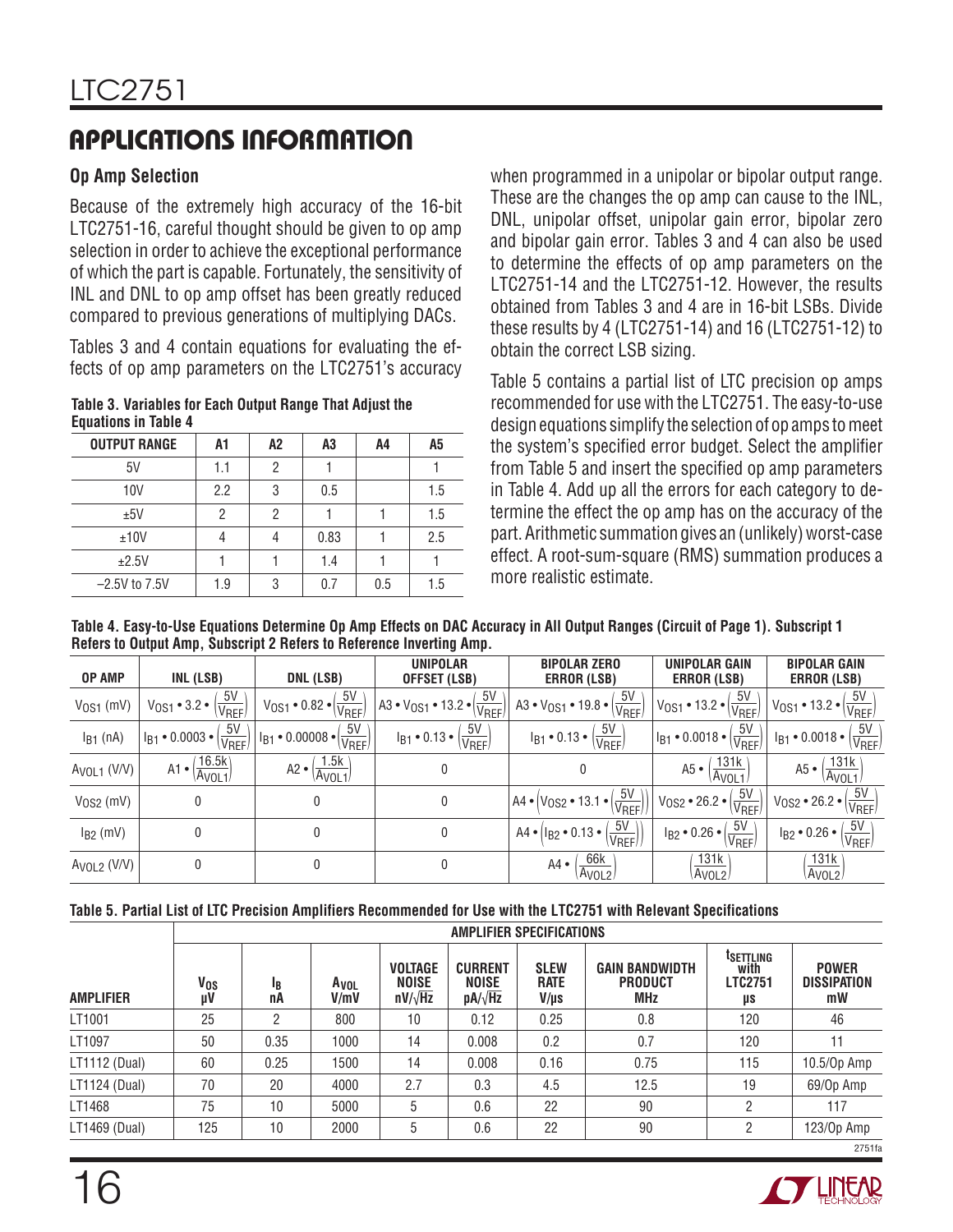## Applications Information

Op amp offset will contribute mostly to output offset and gain error and has minimal effect on INL and DNL. For the LTC2751-16, a 250µV op amp offset will cause about 0.8LSB INL degradation and 0.2LSB DNL degradation with a 5V reference. For the LTC2751 programmed in 5V unipolar mode, the same 250µV op amp offset will cause a 3.3LSB zero-scale error and a 3.3LSB gain error.

While not directly addressed by the simple equations in Tables 3 and 4, temperature effects can be handled just as easily for unipolar and bipolar applications. First, consult an op amp's data sheet to find the worst-case  $V_{OS}$ and  $I_B$  over temperature. Then, plug these numbers in the  $V_{OS}$  and  $I_B$  equations from Table 4 and calculate the temperature-induced effects.

For applications where fast settling time is important, Application Note 74, "Component and Measurement Advances Ensure 16-Bit DAC Settling Time," offers a thorough discussion of 16-bit DAC settling time and op amp selection.

#### **Precision Voltage Reference Considerations**

Much in the same way selecting an operational amplifier for use with the LTC2751 is critical to the performance of the system, selecting a precision voltage reference also requires due diligence. The output voltage of the LTC2751 is directly affected by the voltage reference; thus, any voltage reference error will appear as a DAC output voltage error.

There are three primary error sources to consider when selecting a precision voltage reference for 16-bit applications: output voltage initial tolerance, output voltage temperature coefficient and output voltage noise.

Initial reference output voltage tolerance, if uncorrected, generates a full-scale error term. Choosing a reference with low output voltage initial tolerance, like the LT1236  $(\pm 0.05\%)$ , minimizes the gain error caused by the reference; however, a calibration sequence that corrects for system zero- and full-scale error is always recommended.

A reference's output voltage temperature coefficient affects not only the full-scale error, but can also affect the circuit's INL and DNL performance. If a reference is chosen with a loose output voltage temperature coefficient, then the DAC output voltage along its transfer characteristic will

be very dependent on ambient conditions. Minimizing the error due to reference temperature coefficient can be achieved by choosing a precision reference with a low output voltage temperature coefficient and/or tightly controlling the ambient temperature of the circuit to minimize temperature gradients.

As precision DAC applications move to 16-bit and higher performance, reference output voltage noise may contribute a dominant share of the system's noise floor. This in turn can degrade system dynamic range and signal-tonoise ratio. Care should be exercised in selecting a voltage reference with as low an output noise voltage as practical for the system resolution desired. Precision voltage references, like the LT1236, produce low output noise in the 0.1Hz to 10Hz region, well below the 16-bit LSB level in 5V or 10V full-scale systems. However, as the circuit bandwidths increase, filtering the output of the reference may be required to minimize output noise.

**Table 6. Partial List of LTC Precision References Recommended for Use with the LTC2751 with Relevant Specifications**

| <b>REFERENCE</b>         | <b>INITIAL</b><br><b>TOLERANCE</b> | <b>TEMPERATURE</b><br><b>DRIFT</b> | 0.1Hz to 10Hz<br><b>NOISE</b> |
|--------------------------|------------------------------------|------------------------------------|-------------------------------|
| LT1019A-5,<br>LT1019A-10 | ±0.05%                             | 5ppm/°C                            | $12 \mu V_{P-P}$              |
| LT1236A-5,<br>LT1236A-10 | ±0.05%                             | 5ppm/°C                            | $3\mu V_{P-P}$                |
| LT1460A-5,<br>LT1460A-10 | ±0.075%                            | $10$ ppm/ $\degree$ C              | $20 \mu V_{P-P}$              |
| LT1790A-2.5              | ±0.05%                             | 10ppm/°C                           | $12\mu V_{P-P}$               |

### **Grounding**

As with any high resolution converter, clean grounding is important. A low impedance analog ground plane and star grounding techniques should be used.  $I<sub>OlIT2</sub>$  must be tied to the star ground with as low a resistance as possible. When it is not possible to locate star ground close to  $I<sub>OUT2</sub>$ , a low resistance trace should be used to route this pin to star ground. This minimizes the voltage drop from this pin to ground caused by the code dependent current flowing to ground. When the resistance of this circuit board trace becomes greater than  $1\Omega$ , a force/sense amplified configuration should be used to drive this pin (see Figure 2). This preserves the excellent accuracy (1LSB INL and DNL) of the LTC2751-16.

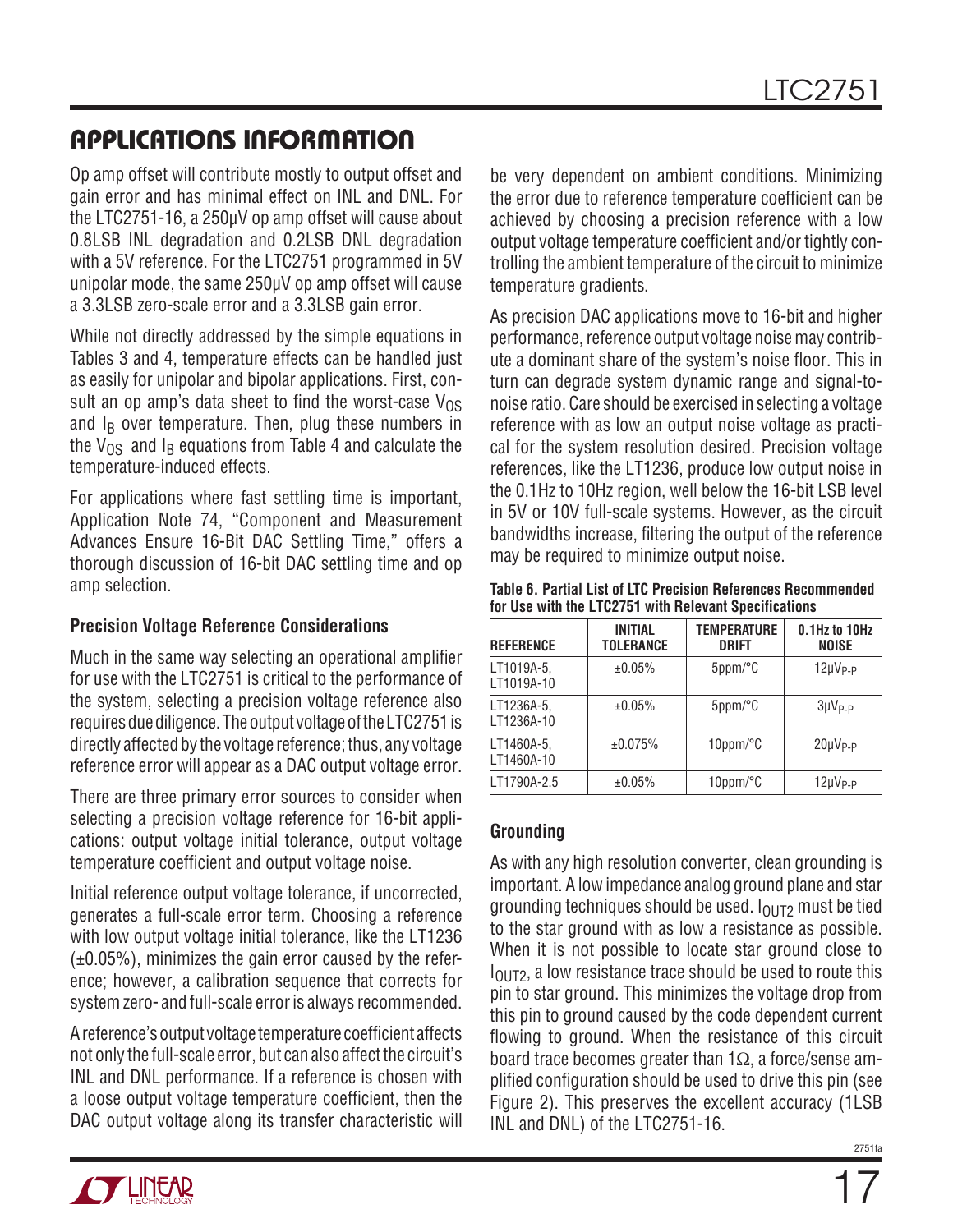# Applications Information



Figure 2. Basic Connections for SoftSpan V<sub>OUT</sub> DAC with Two Optional Circuits **for Driving IOUT2 from GND with a Force/Sense Amplifier**

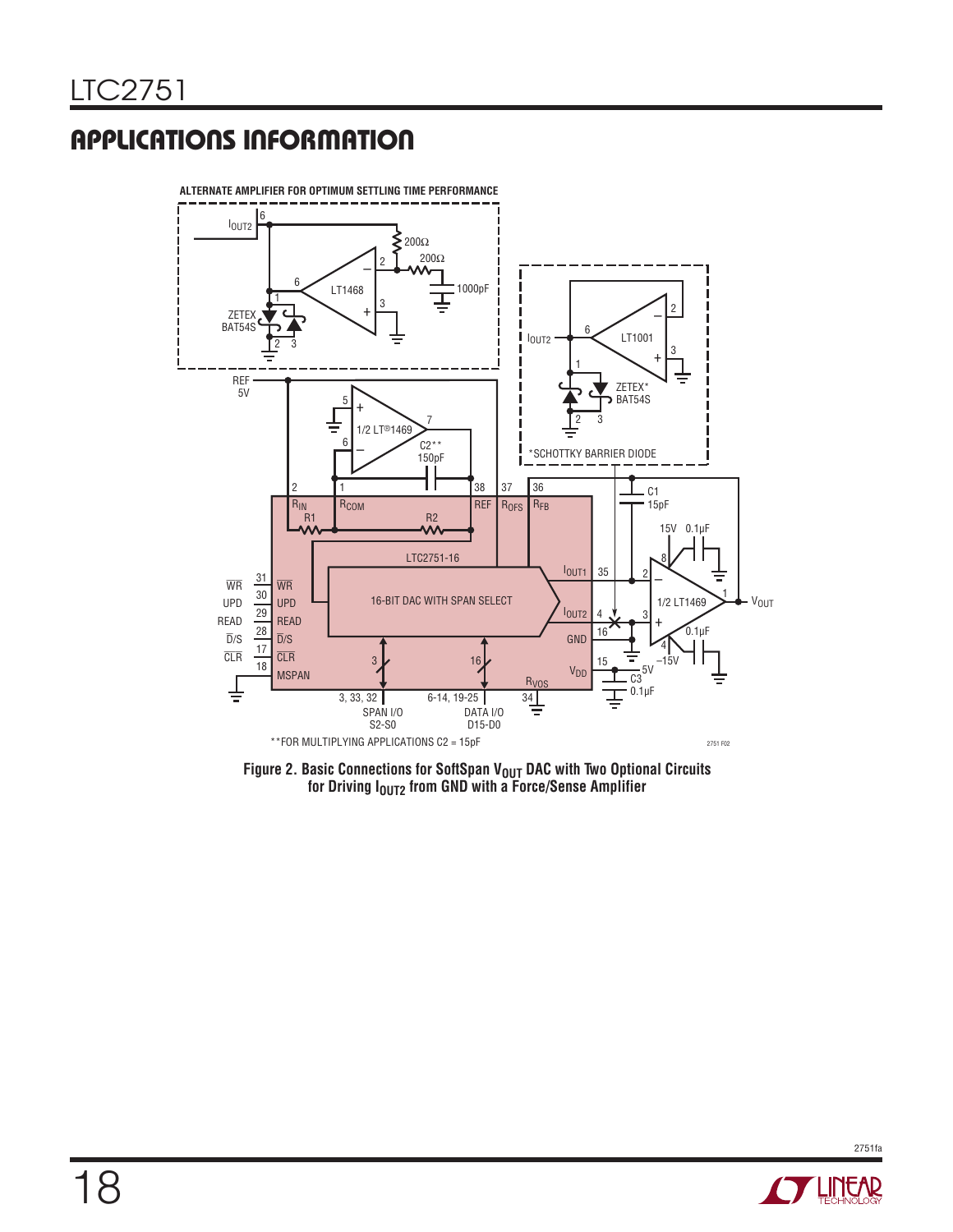## Typical Applications



**16-Bit DAC with Software-Selectable Ranges**

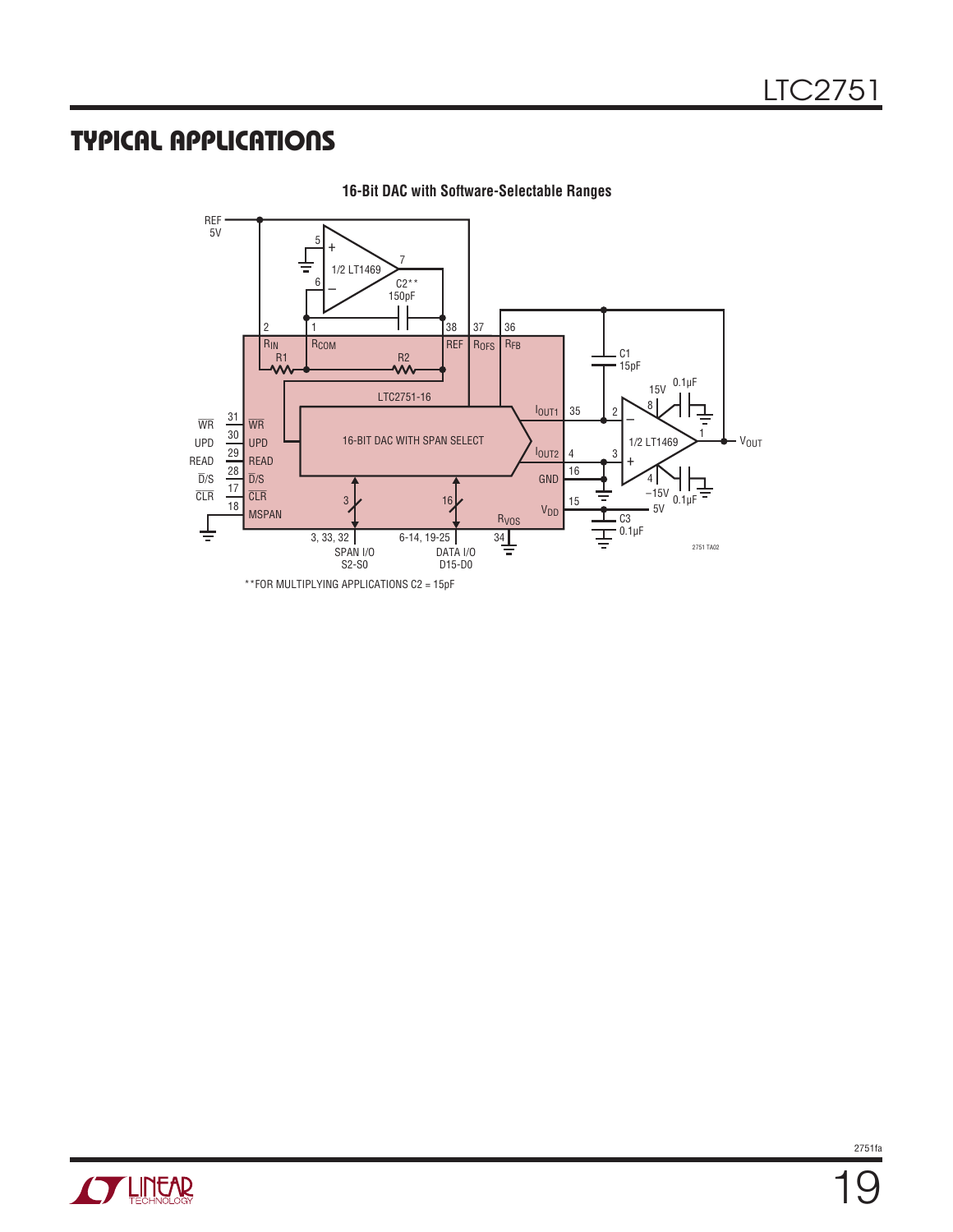### Package Description



- OUTLINE M0-220 VARIATION WHKD 2. DRAWING NOT TO SCALE
- 3. ALL DIMENSIONS ARE IN MILLIMETERS
- 5. EXPOSED PAD SHALL BE SOLDER PLATED
- 6. SHADED AREA IS ONLY A REFERENCE FOR PIN 1 LOCATION
- ON THE TOP AND BOTTOM OF PACKAGE



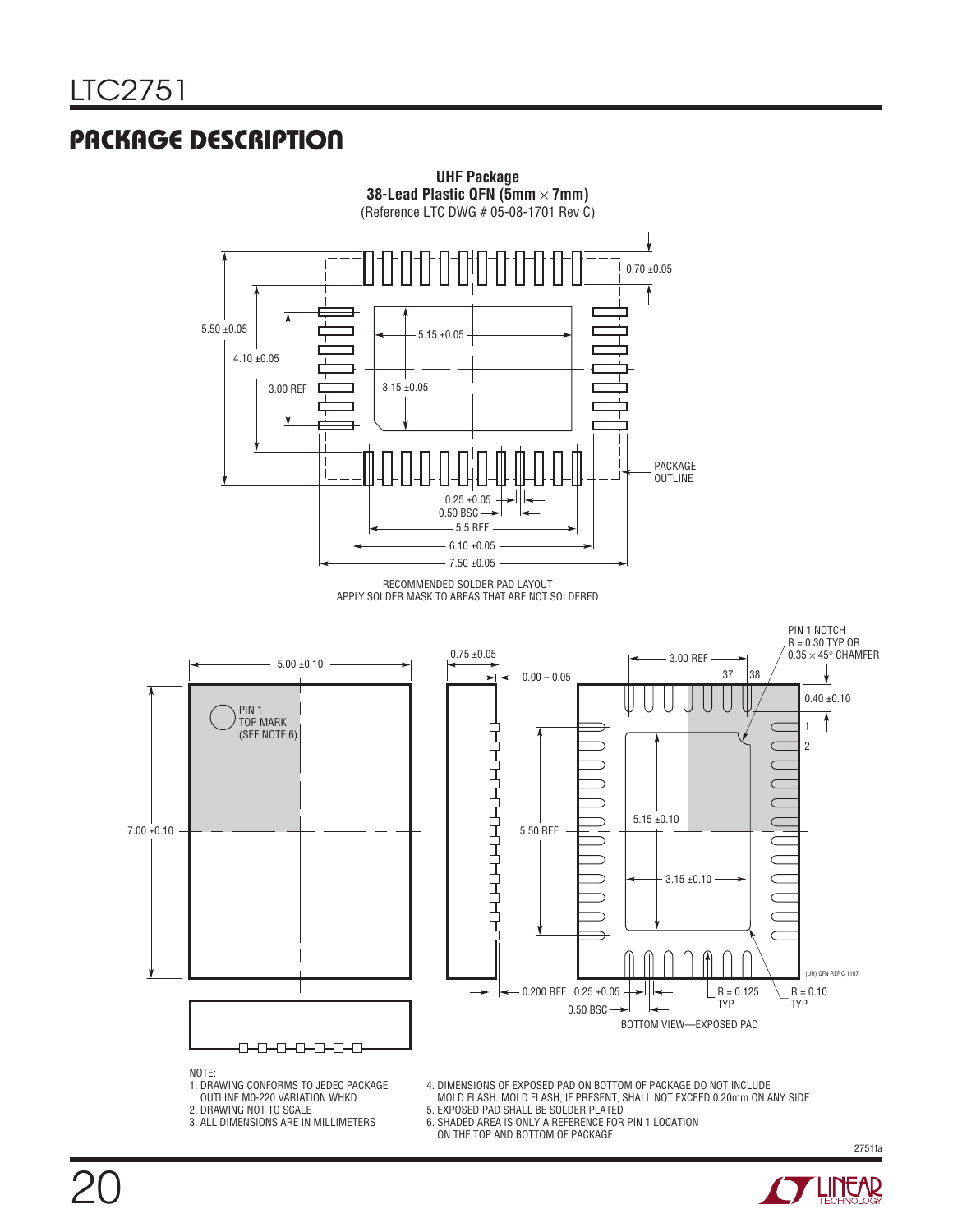### Revision History

| <b>REV</b> | date        | ПF<br>iiliun                                                | <b>NUMBER</b><br>Page |
|------------|-------------|-------------------------------------------------------------|-----------------------|
|            | 1100<br>ے ا | Iypical Application<br>Correction made in the<br>ı diadram. |                       |